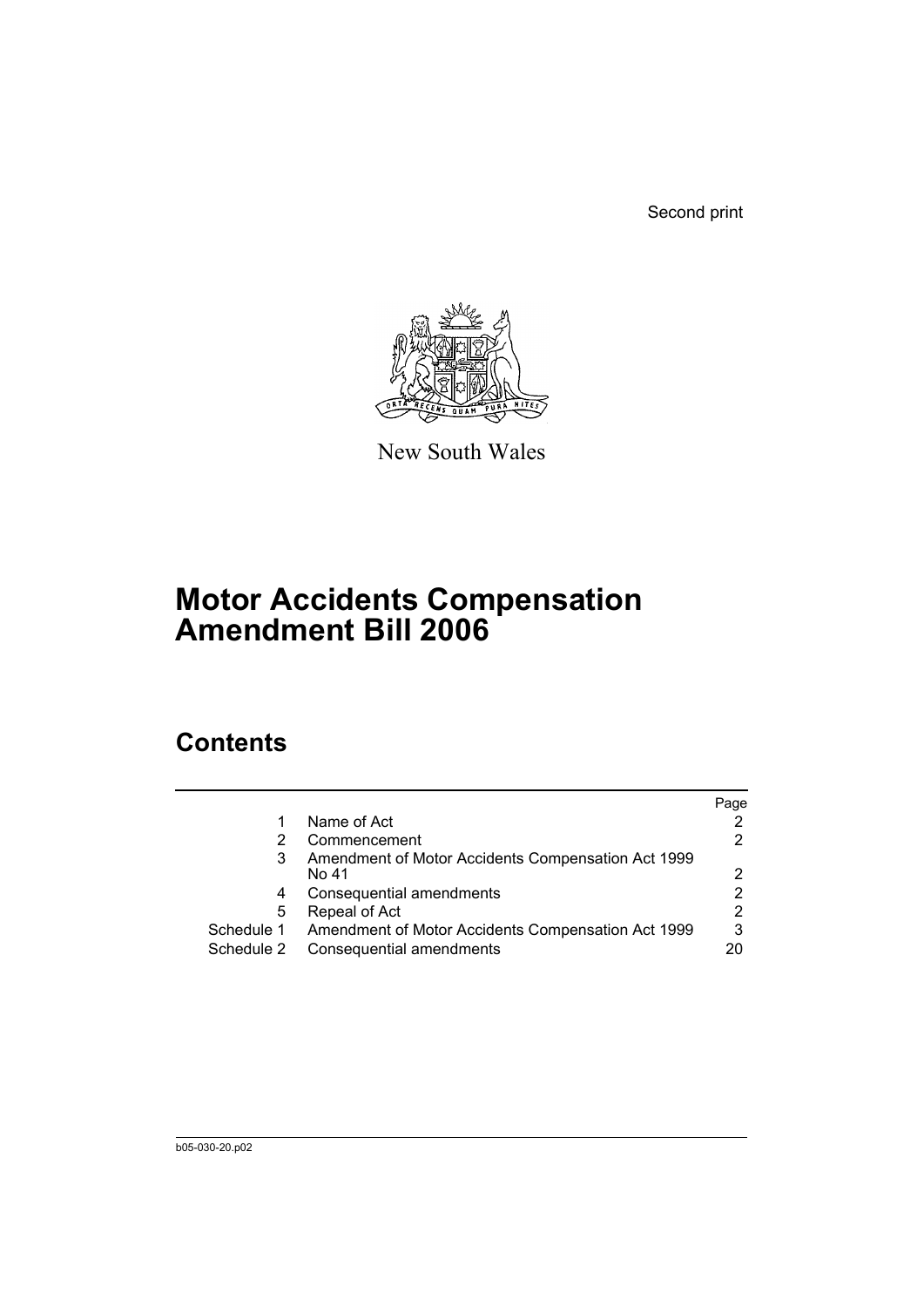Contents

Page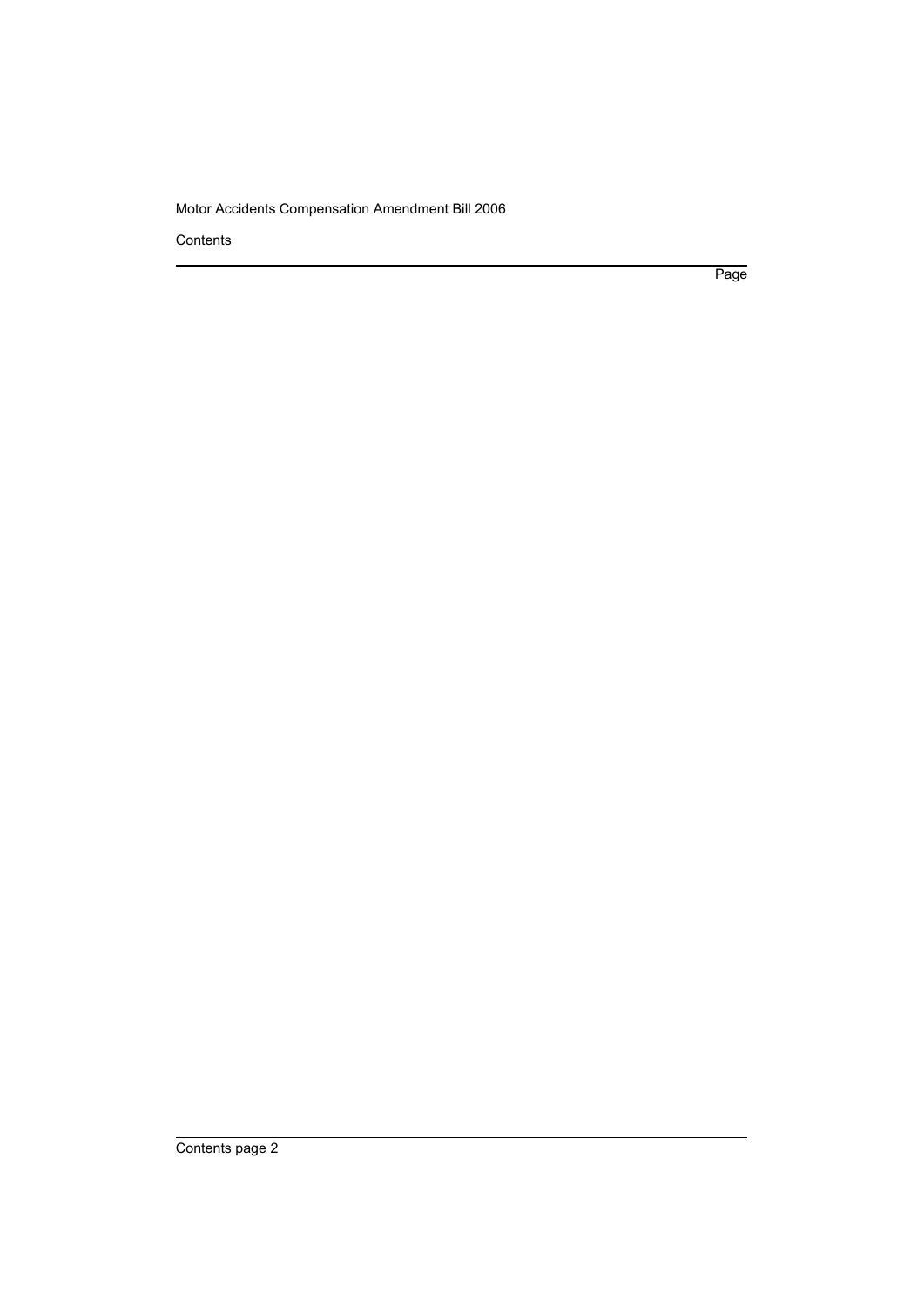*This PUBLIC BILL, originated in the LEGISLATIVE ASSEMBLY and, having this day passed, is now ready for presentation to the LEGISLATIVE COUNCIL for its concurrence.*

> *Clerk of the Legislative Assembly. Legislative Assembly,*



New South Wales

## **Motor Accidents Compensation Amendment Bill 2006**

Act No , 2006

An Act to amend the *Motor Accidents Compensation Act 1999* to make further provision with respect to the motor accidents to which the Act applies, no-fault recovery by children, blameless motor accidents, insurance premiums, claims against the Nominal Defendant and caps on insurer liability; and for other purposes.

*EXAMINED*

*Chairman of Committees*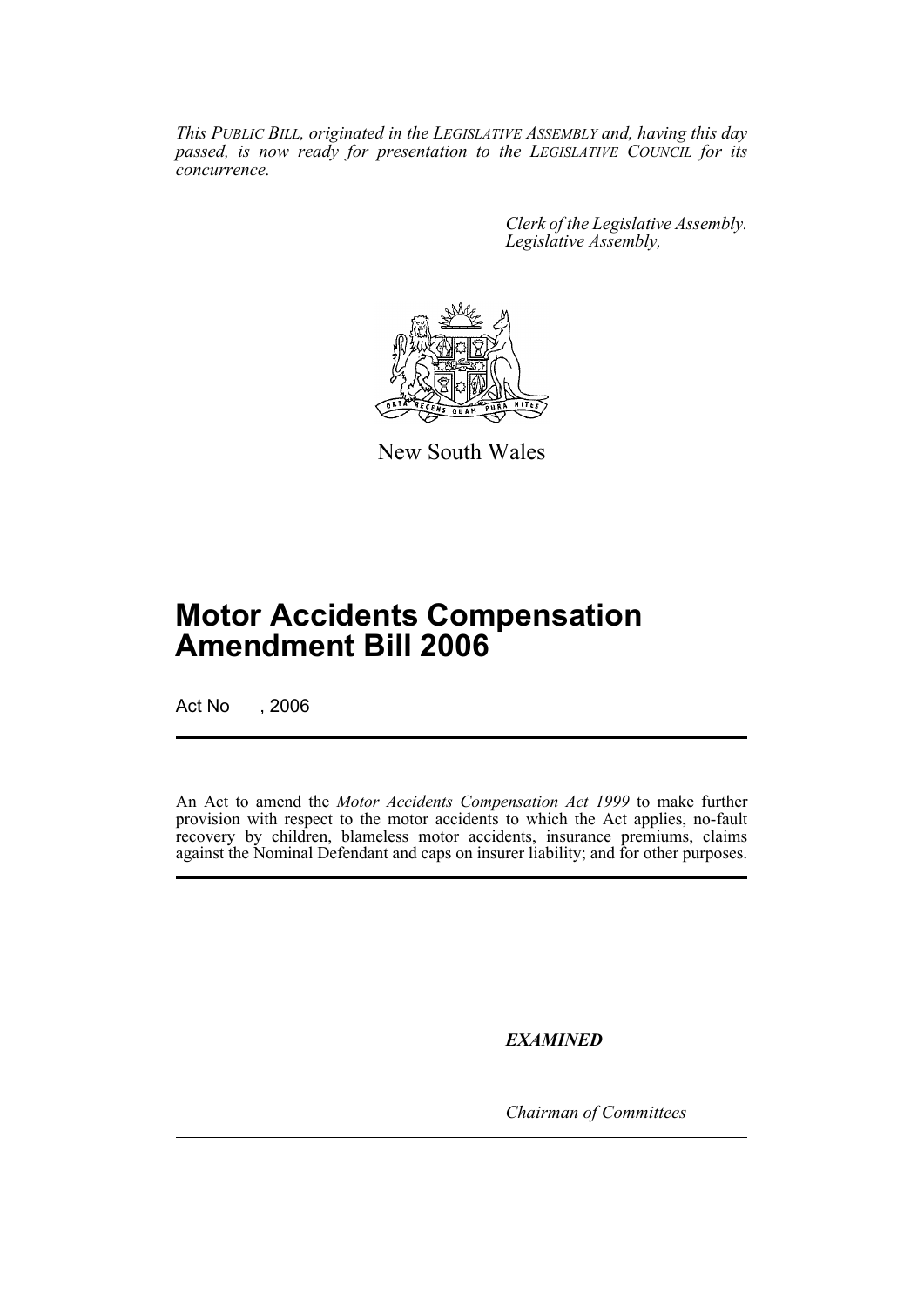<span id="page-3-4"></span><span id="page-3-3"></span><span id="page-3-2"></span><span id="page-3-1"></span><span id="page-3-0"></span>

|              |     | The Legislature of New South Wales enacts:                                                                                                                | 1                     |
|--------------|-----|-----------------------------------------------------------------------------------------------------------------------------------------------------------|-----------------------|
| 1            |     | Name of Act                                                                                                                                               | 2                     |
|              |     | This Act is the Motor Accidents Compensation Amendment Act 2006.                                                                                          | 3                     |
| $\mathbf{2}$ |     | <b>Commencement</b>                                                                                                                                       | $\overline{4}$        |
|              |     | This Act commences on a day or days to be appointed by proclamation.                                                                                      | 5                     |
| 3            |     | Amendment of Motor Accidents Compensation Act 1999 No 41                                                                                                  | 6                     |
|              |     | The Motor Accidents Compensation Act 1999 is amended as set out in<br>Schedule 1.                                                                         | $\overline{7}$<br>8   |
| 4            |     | <b>Consequential amendments</b>                                                                                                                           | 9                     |
|              |     | The Acts and Regulation set out in Schedule 2 are amended as set out in<br>that Schedule.                                                                 | 10 <sup>1</sup><br>11 |
| 5            |     | <b>Repeal of Act</b>                                                                                                                                      | 12                    |
|              | (1) | This Act is repealed on the day following the day on which all of the<br>provisions of this Act have commenced.                                           | 13<br>14              |
|              | (2) | The repeal of this Act does not, because of the operation of section 30<br>of the <i>Interpretation Act 1987</i> , affect any amendment made by this Act. | 15<br>16              |
|              |     |                                                                                                                                                           |                       |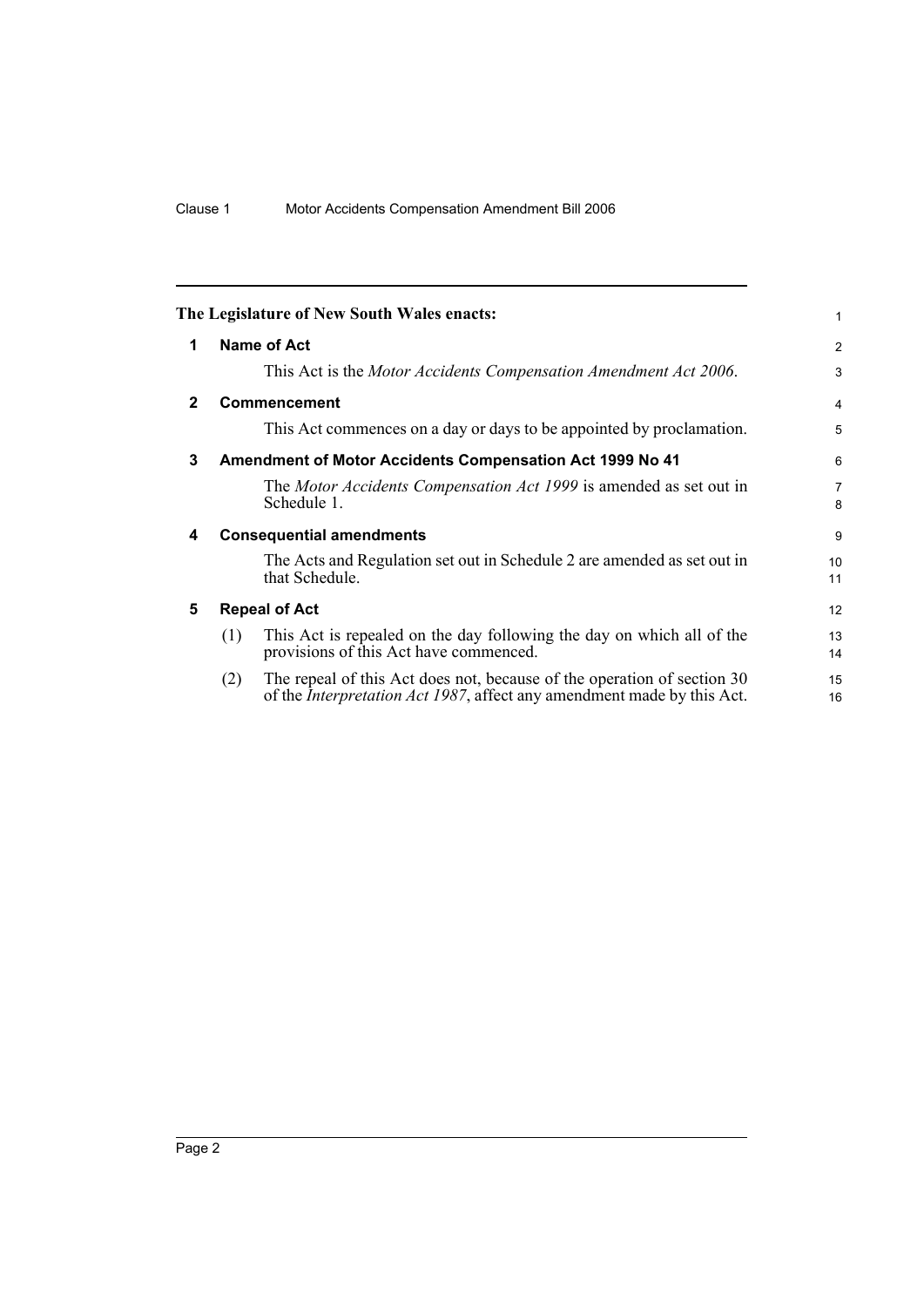Amendment of Motor Accidents Compensation Act 1999 Schedule 1

<span id="page-4-0"></span>

|     | <b>Schedule 1</b> |                                       | <b>Amendment of Motor Accidents</b><br><b>Compensation Act 1999</b>                                                                                                                                                                                                                  | $\mathbf{1}$<br>$\overline{2}$ |
|-----|-------------------|---------------------------------------|--------------------------------------------------------------------------------------------------------------------------------------------------------------------------------------------------------------------------------------------------------------------------------------|--------------------------------|
|     |                   |                                       | (Section 3)                                                                                                                                                                                                                                                                          | 3                              |
| [1] |                   |                                       | Chapter 1, Part 1.1, heading                                                                                                                                                                                                                                                         | 4                              |
|     |                   | Insert before section 1:              |                                                                                                                                                                                                                                                                                      | 5                              |
|     |                   |                                       | Part 1.1 Interpretation and application                                                                                                                                                                                                                                              | 6                              |
| [2] |                   | <b>Section 3 Definitions</b>          |                                                                                                                                                                                                                                                                                      | 7                              |
|     |                   | Omit the definition of <i>death</i> . |                                                                                                                                                                                                                                                                                      | 8                              |
| [3] |                   |                                       | Section 3, definition of "injury"                                                                                                                                                                                                                                                    | 9                              |
|     |                   |                                       | Omit the definition. Insert instead:                                                                                                                                                                                                                                                 | 10                             |
|     |                   |                                       | <i>injury</i> means personal or bodily injury and includes:                                                                                                                                                                                                                          | 11                             |
|     |                   | (a)                                   | pre-natal injury, and                                                                                                                                                                                                                                                                | 12                             |
|     |                   | (b)                                   | psychological or psychiatric injury, and                                                                                                                                                                                                                                             | 13                             |
|     |                   | (c)                                   | damage to artificial members, eyes or teeth, crutches or<br>other aids or spectacle glasses.                                                                                                                                                                                         | 14<br>15                       |
| [4] |                   |                                       | Section 3, definition of "motor accident"                                                                                                                                                                                                                                            | 16                             |
|     |                   |                                       | Omit the definition. Insert instead:                                                                                                                                                                                                                                                 | 17                             |
|     |                   |                                       | <i>motor accident</i> means an incident or accident involving the use<br>or operation of a motor vehicle that causes the death of or injury<br>to a person where the death or injury is a result of and is caused<br>(whether or not as a result of a defect in the vehicle) during: | 18<br>19<br>20<br>21           |
|     |                   | (a)                                   | the driving of the vehicle, or                                                                                                                                                                                                                                                       | 22                             |
|     |                   | (b)                                   | a collision, or action taken to avoid a collision, with the<br>vehicle, or                                                                                                                                                                                                           | 23<br>24                       |
|     |                   | (c)                                   | the vehicle's running out of control.                                                                                                                                                                                                                                                | 25                             |
| [5] |                   | Sections 3A and 3B                    |                                                                                                                                                                                                                                                                                      | 26                             |
|     |                   | Insert after section 3:               |                                                                                                                                                                                                                                                                                      | 27                             |
|     | 3Α                |                                       | General restrictions on application of Act                                                                                                                                                                                                                                           | 28                             |
|     |                   | (1)                                   | This Act (including any third-party policy under this Act) applies<br>only in respect of the death of or injury to a person that is caused<br>by the fault of the owner or driver of a motor vehicle in the use or                                                                   | 29<br>30<br>31                 |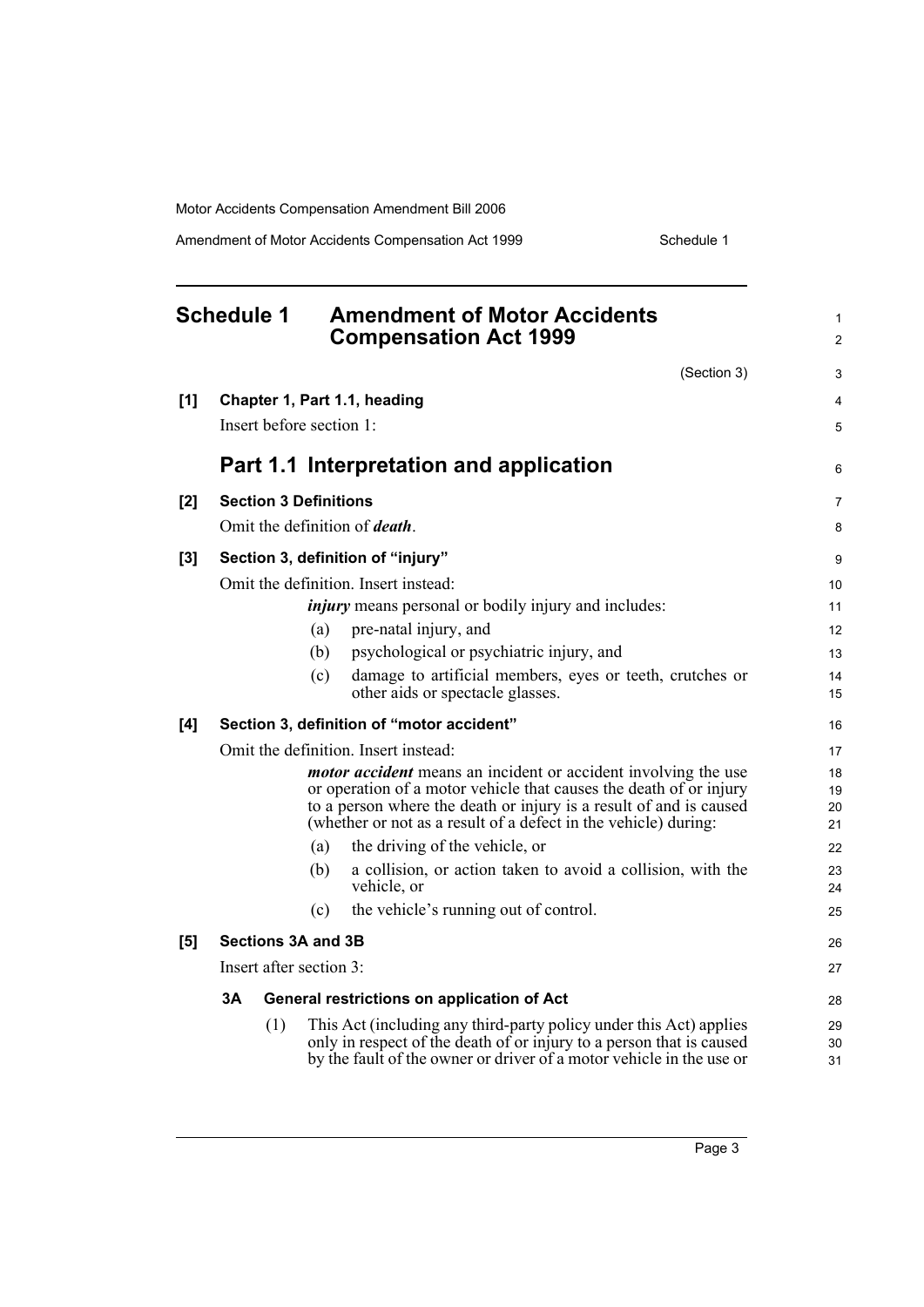operation of the vehicle and only if the death or injury is a result of and is caused (whether or not as a result of a defect in the vehicle) during:

- (a) the driving of the vehicle, or
- (b) a collision, or action taken to avoid a collision, with the vehicle, or
- (c) the vehicle's running out of control.

**Note.** Part 1.2 (No-fault claims—children and blameless accidents) extends the operation of this Act for certain limited purposes to motor accidents that have not in fact been caused by the fault of the owner or driver of the motor vehicle.

Part 1.2 achieves this result by deeming such accidents to have been caused by the fault of the owner or driver of the motor vehicle in the use or the operation of the vehicle provided that:

- (a) the vehicle was involved in the accident and had motor accident insurance cover for the accident, and
- (b) the accident was not caused by the fault of any other person or the accident resulted in the death of or injury to a child.
- (2) This Act (including any third-party policy under this Act) does not apply in respect of an injury that arises gradually from a series of incidents.

#### **3B Restrictions on application of claims provisions—accident must be insured or work accident**

- (1) The application of Chapters 3–6 in respect of death or injury that results from the use or operation of a motor vehicle is limited to death or injury that:
	- (a) is caused by a motor accident for which the vehicle has motor accident insurance cover, or
	- (b) gives rise to a work injury claim, other than a work injury claim in respect of the death of or injury to a coal miner (as defined in clause 3 of Part 18 of Schedule 6 to the *Workers Compensation Act 1987*).

**Note.** Part 1.2 (No-fault claims—children and blameless accidents) extends the operation of this Act for certain limited purposes to motor accidents that have not in fact been caused by the fault of the owner or driver of the motor vehicle.

Part 1.2 achieves this result by deeming such accidents to have been caused by the fault of the owner or driver of the motor vehicle in the use or the operation of the vehicle provided that:

- (a) the vehicle was involved in the accident and had motor accident insurance cover for the accident, and
- (b) the accident was not caused by the fault of any other person or the accident resulted in the death of or injury to a child.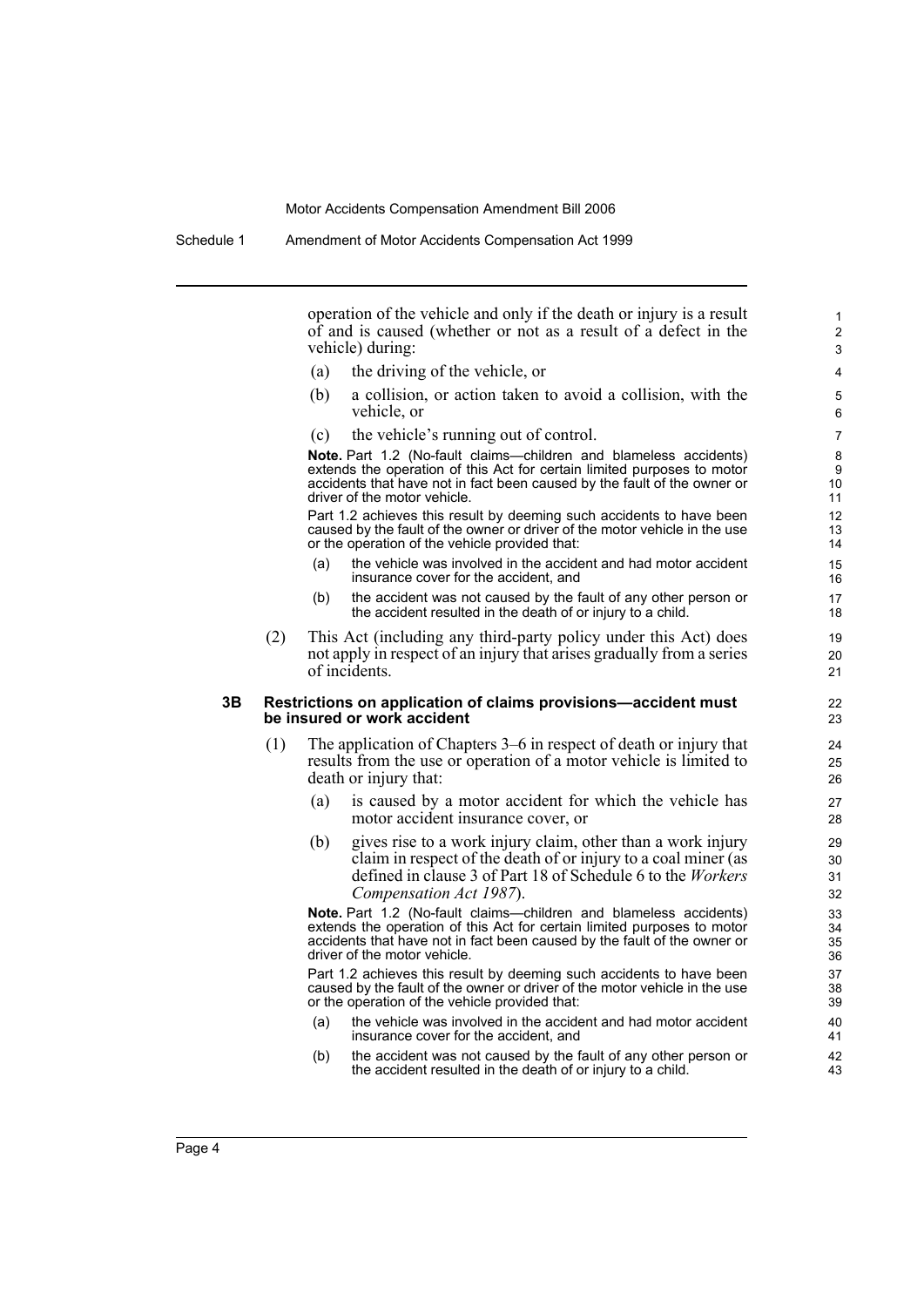Amendment of Motor Accidents Compensation Act 1999 Schedule 1

29 30 31

| (2) For the purposes of this Act, a motor vehicle has motor accident |
|----------------------------------------------------------------------|
| insurance cover for a motor accident if and only if:                 |

- (a) at the time of the motor accident the motor vehicle was subject to coverage under a third-party policy or was subject to coverage under a policy of compulsory third-party personal injury insurance or a compulsory motor vehicle accident compensation scheme under the law of a place other than New South Wales or under a law of the Commonwealth, or
- (b) at the time of the motor accident, the motor vehicle was owned by the Commonwealth or by any person or body of persons representing the Commonwealth, or
- (c) there is a right of action against the Nominal Defendant in respect of the motor accident or there would be a right of action against the Nominal Defendant in respect of the motor accident if the motor accident had been caused by the fault of the owner or driver of the motor vehicle in the use or operation of the vehicle.
- (3) For the purposes of this Act, death or injury gives rise to a work injury claim if it is:
	- (a) the death of a worker resulting from or caused by an injury to the worker (being an injury caused by the negligence or other tort of the worker's employer), or
	- (b) an injury to a worker caused by the negligence or other tort of the worker's employer,

with expressions used in this subsection having the same meanings as they have in Part 5 of the *Workers Compensation Act 1987*.

#### **[6] Section 5A Chapters 3, 4, 5 and 6 not to apply to coal miner work injury claim resulting from uninsured off-road accident**

Omit the section.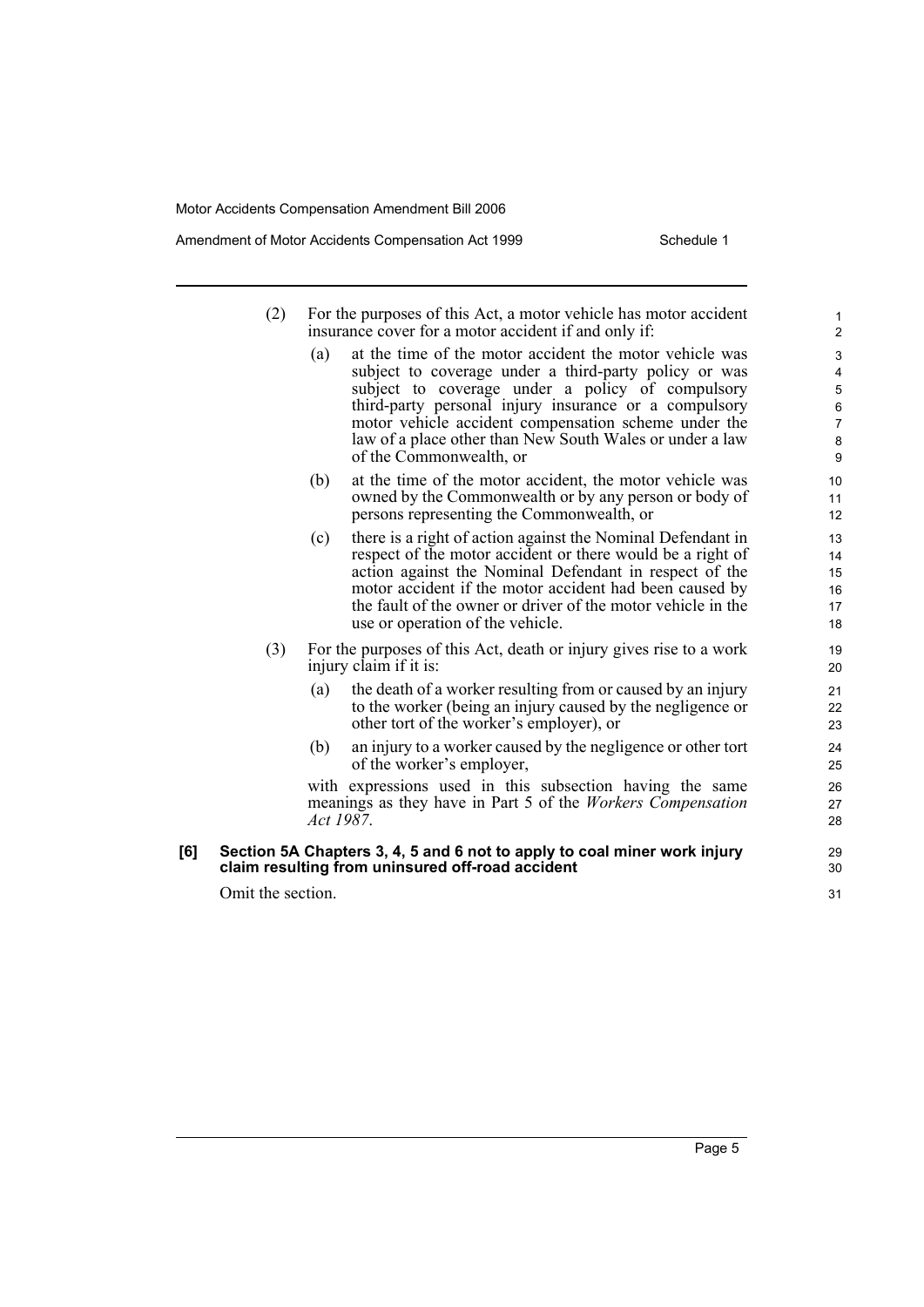Schedule 1 Amendment of Motor Accidents Compensation Act 1999

#### **[7] Chapter 1, Part 1.2** Insert after section 7: **Part 1.2 No-fault claims—children and blameless accidents Division 1 Recovery for blameless accidents 7A Definition of "blameless motor accident"** In this Division: *blameless motor accident* means a motor accident not caused by the fault of the owner or driver of any motor vehicle involved in the accident in the use or operation of the vehicle and not caused by the fault of any other person. **7B Liability for damages in case of blameless motor accident** (1) The death of or injury to a person that results from a blameless motor accident involving a motor vehicle that has motor accident insurance cover for the accident is, for the purposes of and in connection with any claim for damages in respect of the death or injury, deemed to have been caused by the fault of the owner or driver of the motor vehicle in the use or operation of the vehicle. **Note.** Section 3B defines what is meant by a motor vehicle having motor accident insurance cover for a motor accident. (2) If the blameless motor accident involved more than one motor vehicle that has motor accident insurance cover for the accident, the death or injury is deemed to have been caused by the fault of the owner or driver of each of those motor vehicles in the use or operation of the vehicle. **7C Presumption that motor accident is blameless** In proceedings on a claim for damages in respect of the death of or injury to a person resulting from a motor accident, an averment by the plaintiff that the motor accident was a blameless motor accident is evidence of that fact in the absence of evidence to the contrary. **7D Accident must occur in New South Wales after commencement** This Division applies only in respect of motor accidents that occur in the State after the commencement of this Division. 1  $\mathfrak{p}$ 3 4 5 6 7 8 9  $10$ 11 12 13  $14$ 15 16 17 18 19 20 21 22 23  $24$ 25 26 27 28 29 30 31  $32$ 33 34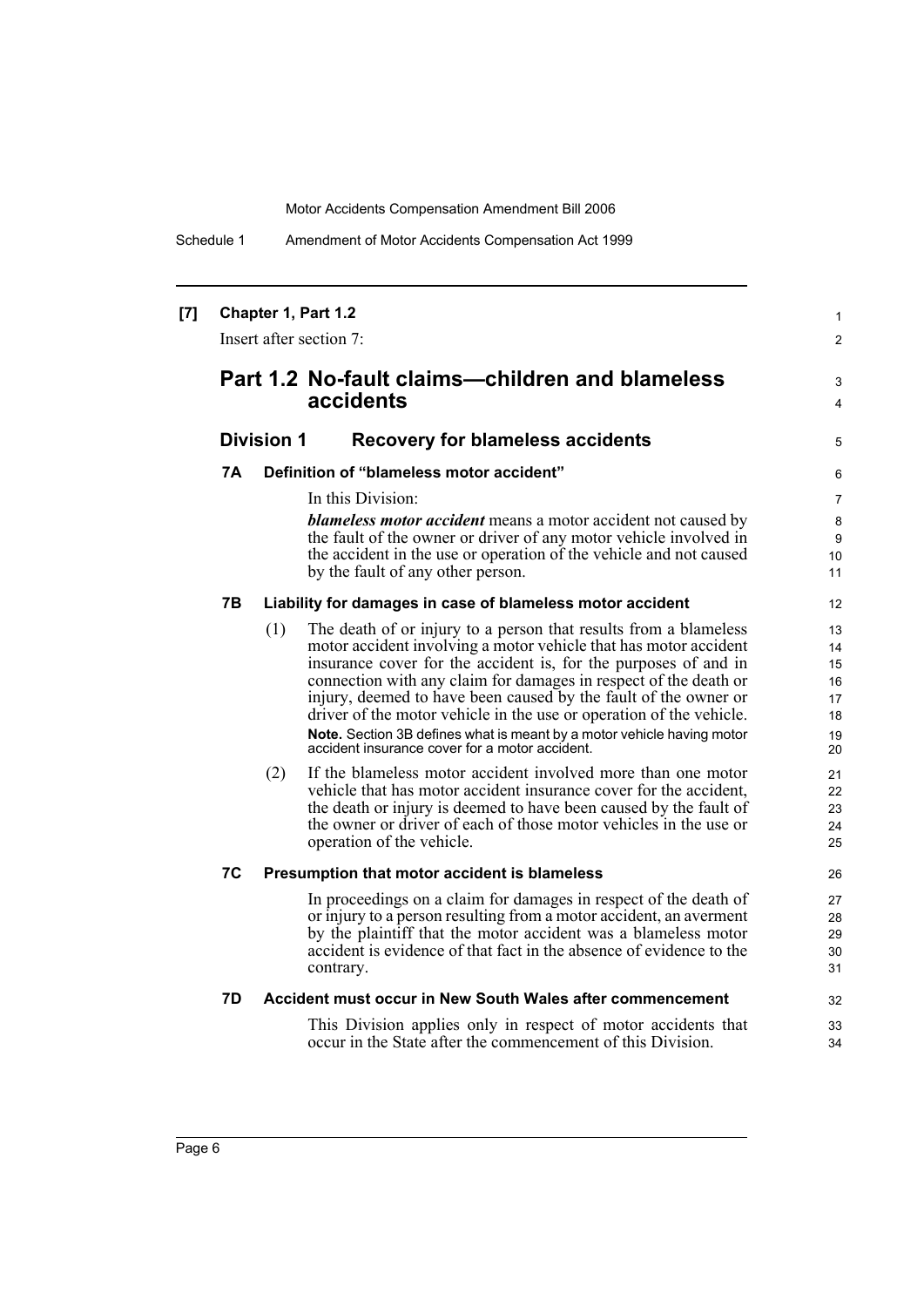| 7Е | No coverage for driver who caused accident                                                                                                                                                                                            |          |                                                                                                                                                                                                                                                                                                                                                                                                        |                                        |  |  |  |
|----|---------------------------------------------------------------------------------------------------------------------------------------------------------------------------------------------------------------------------------------|----------|--------------------------------------------------------------------------------------------------------------------------------------------------------------------------------------------------------------------------------------------------------------------------------------------------------------------------------------------------------------------------------------------------------|----------------------------------------|--|--|--|
|    | There is no entitlement to recover damages under this Division in<br>(1)<br>respect of the death of or injury to the driver of a motor vehicle if<br>the motor accident concerned was caused by an act or omission<br>of that driver. |          |                                                                                                                                                                                                                                                                                                                                                                                                        |                                        |  |  |  |
|    | (2)                                                                                                                                                                                                                                   |          | The death of or injury to the driver is taken to have been caused<br>by an act or omission of the driver for the purposes of subsection<br>$(1)$ even if:                                                                                                                                                                                                                                              | 6<br>$\overline{7}$<br>8               |  |  |  |
|    |                                                                                                                                                                                                                                       | (a)      | the act or omission does not constitute fault by the driver<br>in the use or operation of the vehicle, or                                                                                                                                                                                                                                                                                              | 9<br>10                                |  |  |  |
|    |                                                                                                                                                                                                                                       | (b)      | the act or omission was involuntary, or                                                                                                                                                                                                                                                                                                                                                                | 11                                     |  |  |  |
|    |                                                                                                                                                                                                                                       | (c)      | the act or omission was not the sole or primary cause of the<br>death or injury, or                                                                                                                                                                                                                                                                                                                    | 12<br>13                               |  |  |  |
|    |                                                                                                                                                                                                                                       | (d)      | the act or omission would have caused the death or injury<br>but for the occurrence of a supervening act or omission of<br>another person or some other supervening event.                                                                                                                                                                                                                             | 14<br>15<br>16                         |  |  |  |
| 7F |                                                                                                                                                                                                                                       |          | <b>Contributory negligence</b>                                                                                                                                                                                                                                                                                                                                                                         | 17                                     |  |  |  |
|    |                                                                                                                                                                                                                                       | person.  | This Division does not prevent the reduction of damages by<br>reason of the contributory negligence of the deceased or injured                                                                                                                                                                                                                                                                         | 18<br>19<br>20                         |  |  |  |
|    |                                                                                                                                                                                                                                       |          | Note. The contributory negligence of a deceased or injured child does<br>not reduce damages of the kind to which the special entitlement to<br>damages conferred by Division 2 applies. See section 7P.                                                                                                                                                                                                | 21<br>22<br>23                         |  |  |  |
| 7G |                                                                                                                                                                                                                                       |          | Recovery of contribution from person actually at fault                                                                                                                                                                                                                                                                                                                                                 | 24                                     |  |  |  |
|    |                                                                                                                                                                                                                                       |          | A person whose liability for damages in respect of the death of or<br>injury to a person results from the person being deemed under<br>this Division to be a person whose fault caused the death or injury<br>is entitled to recover contribution in respect of that liability from<br>a person (whether or not the driver of a motor vehicle) whose<br>fault actually caused the death or injury.     | 25<br>26<br>27<br>28<br>29<br>30       |  |  |  |
| 7H | at fault                                                                                                                                                                                                                              |          | No recovery by Nominal Defendant unless owner or driver actually                                                                                                                                                                                                                                                                                                                                       | 31<br>32                               |  |  |  |
|    |                                                                                                                                                                                                                                       | vehicle. | The Nominal Defendant is not entitled to recover any amount<br>under section 39 from the owner or driver of a motor vehicle in<br>respect of amounts properly paid by the Nominal Defendant in<br>connection with the operation of this Division unless the motor<br>accident concerned was actually caused by the fault of the owner<br>or driver of the motor vehicle in the use or operation of the | 33<br>34<br>35<br>36<br>37<br>38<br>39 |  |  |  |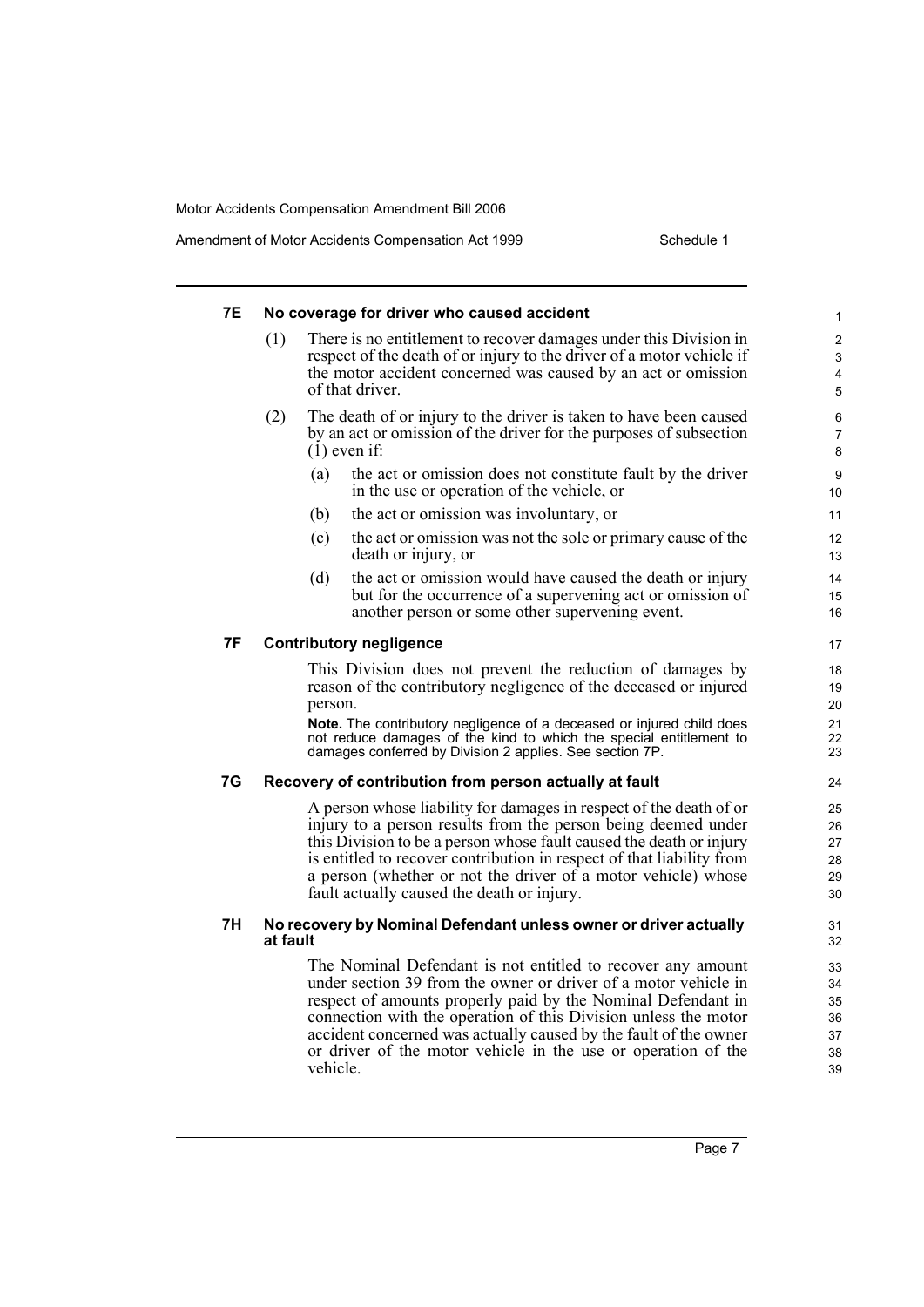Schedule 1 Amendment of Motor Accidents Compensation Act 1999

| 71 |                                                                                       | Other entitlements not affected                                                                                                                                                                                                                                                                                                                                                                                                                                                                                                                          | $\mathbf{1}$                                          |  |  |
|----|---------------------------------------------------------------------------------------|----------------------------------------------------------------------------------------------------------------------------------------------------------------------------------------------------------------------------------------------------------------------------------------------------------------------------------------------------------------------------------------------------------------------------------------------------------------------------------------------------------------------------------------------------------|-------------------------------------------------------|--|--|
|    | This Division does not affect any entitlement to damages apart<br>from this Division. |                                                                                                                                                                                                                                                                                                                                                                                                                                                                                                                                                          |                                                       |  |  |
|    | <b>Division 2</b>                                                                     | No-fault recovery by children                                                                                                                                                                                                                                                                                                                                                                                                                                                                                                                            | 4                                                     |  |  |
| 7J |                                                                                       | Damages for children where driver not at fault                                                                                                                                                                                                                                                                                                                                                                                                                                                                                                           | 5                                                     |  |  |
|    | (1)                                                                                   | If the death of or injury to a child results from a motor accident<br>not caused by the fault of the owner or driver of a motor vehicle<br>in the use or operation of the vehicle, the death or injury is, for<br>the purposes of the special entitlement to recover damages<br>conferred by this Division, deemed to have been caused by the<br>fault of the owner or driver of a motor vehicle in the use or<br>operation of the vehicle if the motor vehicle was involved in the<br>accident and has motor accident insurance cover for the accident. | 6<br>$\overline{7}$<br>8<br>9<br>10<br>11<br>12<br>13 |  |  |
|    |                                                                                       | Note. Section 3B defines what is meant by a motor vehicle having motor<br>accident insurance cover for a motor accident.                                                                                                                                                                                                                                                                                                                                                                                                                                 | 14<br>15                                              |  |  |
|    | (2)                                                                                   | If more than one motor vehicle involved in the motor accident has<br>motor accident insurance cover for the accident, the death or<br>injury is (for the purposes of that special entitlement) deemed to<br>have been caused by the fault of the owner or driver of each such<br>motor vehicle in the use or operation of the vehicle.                                                                                                                                                                                                                   | 16<br>17<br>18<br>19<br>20                            |  |  |
|    | (3)                                                                                   | The <i>special entitlement</i> to recover damages conferred by this<br>Division is an entitlement to recover damages for the following<br>in respect of the death of or injury to the child:<br>(a)<br>hospital, medical and pharmaceutical expenses,<br>rehabilitation expenses,<br>(b)<br>respite care expenses,<br>(c)<br>(d)<br>attendant care services expenses,<br>(e)<br>funeral or cremation expenses.                                                                                                                                           | 21<br>22<br>23<br>24<br>25<br>26<br>27<br>28          |  |  |
|    | (4)                                                                                   | The special entitlement to recover damages for funeral or<br>cremation expenses is an entitlement to recover those damages<br>under the <i>Compensation to Relatives Act 1897</i> , but this Division<br>confers no other entitlement to recover damages under that Act.                                                                                                                                                                                                                                                                                 | 29<br>30<br>31<br>32                                  |  |  |
|    | (5)                                                                                   | The motor accident must occur in the State after the<br>commencement of this Division and the child must be a resident<br>of the State at the time of the motor accident.                                                                                                                                                                                                                                                                                                                                                                                | 33<br>34<br>35                                        |  |  |
|    | (6)                                                                                   | In this Division:<br><i>child</i> means a person who is under 16 years of age at the time of<br>the motor accident.                                                                                                                                                                                                                                                                                                                                                                                                                                      | 36<br>37<br>38                                        |  |  |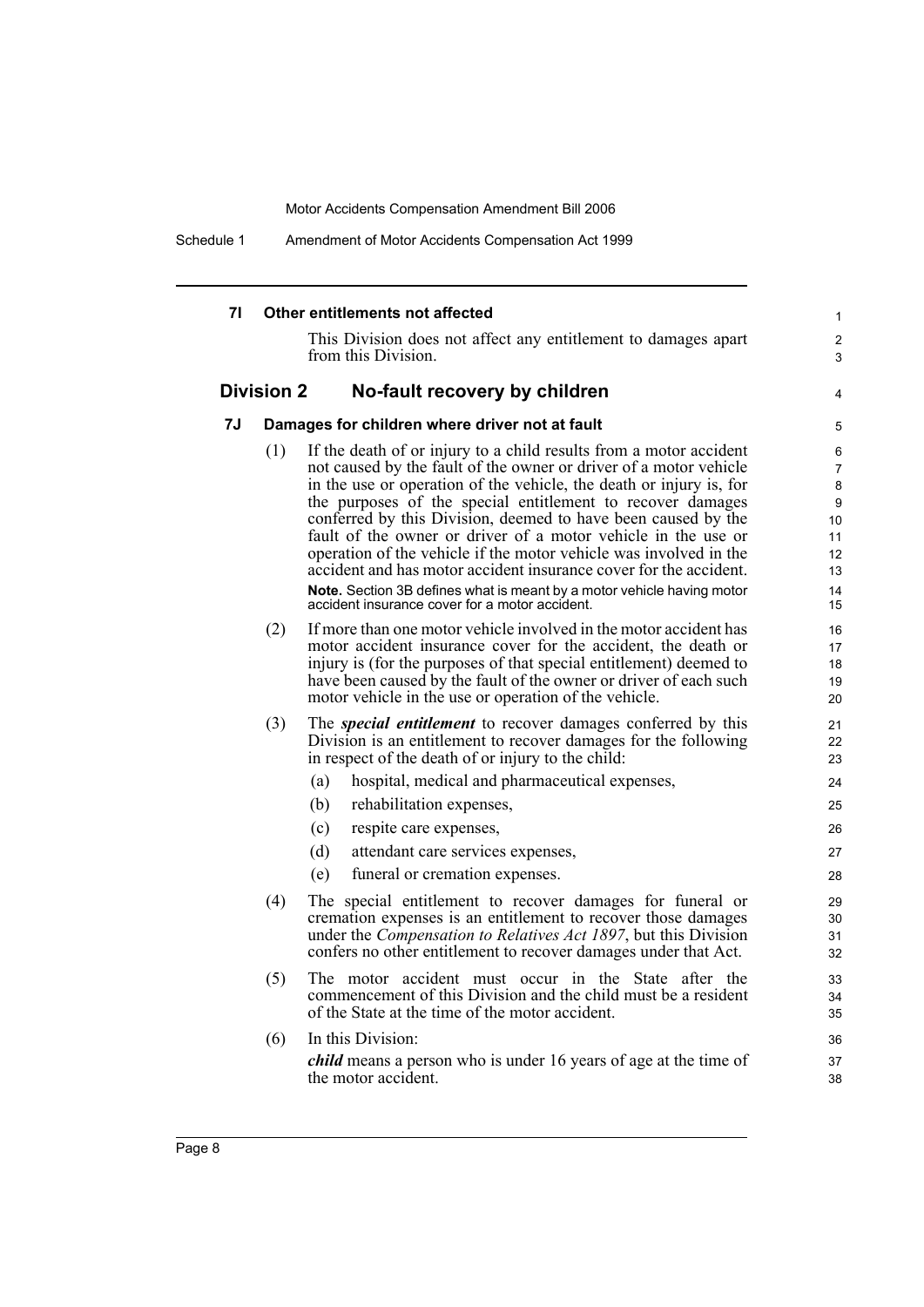#### **7K Claims where child at fault** (1) This Division applies even if the death of or injury to the child was caused by the fault of the child, except as provided by this section. (2) A court is not to award damages pursuant to this Division in respect of the death of or injury to a child if the court is satisfied that: (a) the death of or injury to the child occurred at the time of, or following, conduct of the child that, on the balance of probabilities, constitutes a serious offence, and (b) that conduct contributed materially to the death or injury or to the risk of death or injury. (3) A *serious offence* is an offence punishable by imprisonment for 6 months or more. (4) This section operates whether or not the child whose conduct is alleged to constitute an offence has been, will be or is capable of being proceeded against or convicted of any offence concerned. (5) There is to be no reduction of the damages provided for by this Division by reason of the contributory negligence of the deceased or injured person, except as provided by this section. **7L Special provision where child and driver at fault** In a case in which this Division would confer a special entitlement to recover damages in respect of the death of or injury to a child but for the fact that the motor accident was caused by the fault of the owner or driver of the motor vehicle in the use or operation of the vehicle, a liability for damages of the kind to which that special entitlement relates (including any such liability of an insurer under section 83 or 84) is not to be reduced on account of the contributory negligence of the child (even though this Division does not confer that special entitlement in the case). **Note.** The special entitlement to damages conferred by this Division is only applicable where the owner/driver is not at fault. Where the owner/driver is at fault, this section prevents a reduction in special entitlement type damages that would otherwise result from the contributory negligence of the child. **7M Recovery of contribution from person actually at fault** A person whose liability for damages in respect of the death of or injury to a person results from the person being deemed under 1 2 3 4 5 6 7 8 9 10 11 12 13 14 15 16 17 18 19 20 21 22 23 24 25 26 27 28 29 30 31 32 33 34 35 36 37 38 39

this Division to be a person whose fault caused the death or injury

40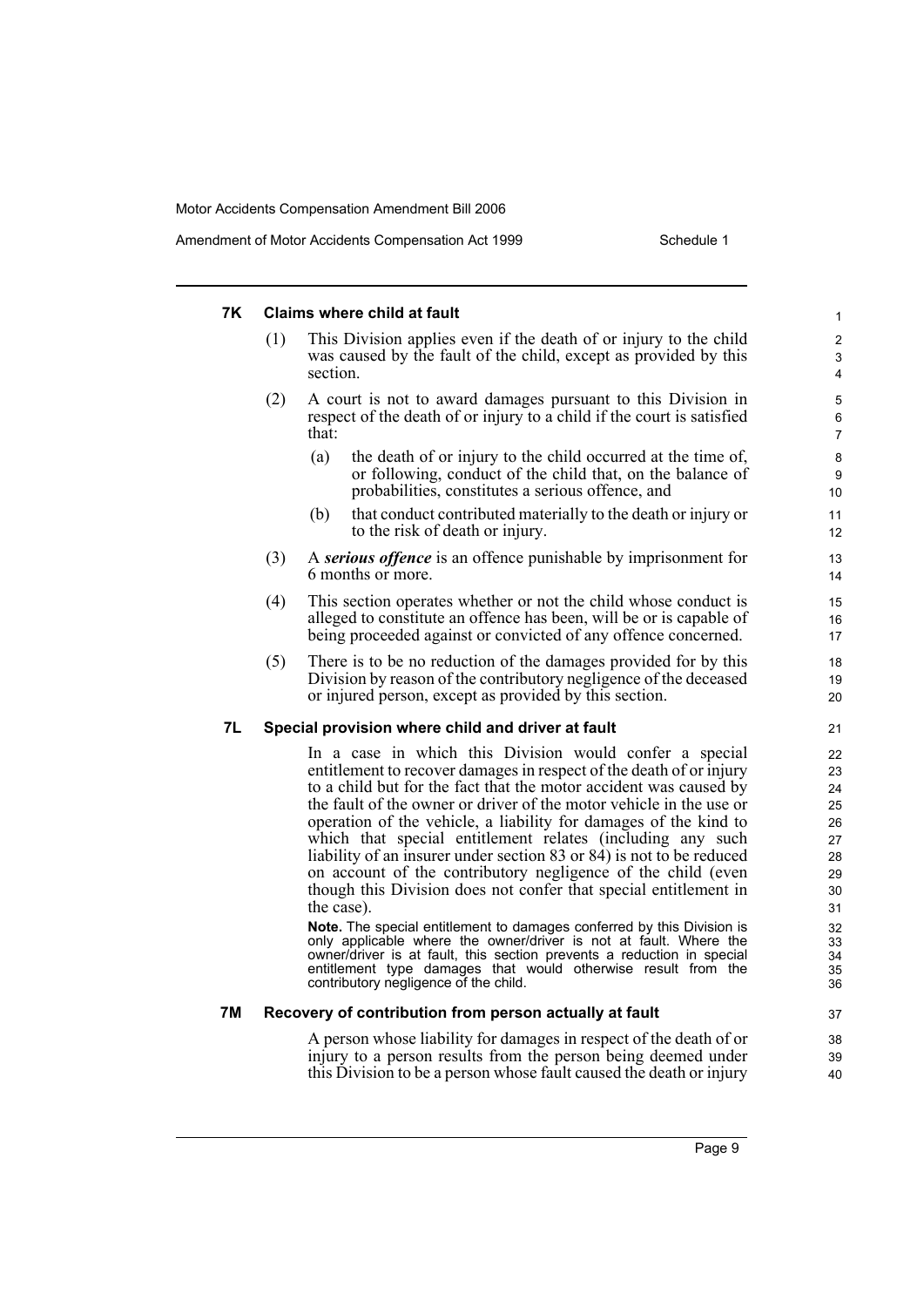Schedule 1 Amendment of Motor Accidents Compensation Act 1999

is entitled to recover contribution in respect of that liability from a person (whether or not the driver of a motor vehicle) whose fault actually caused the death or injury.

1 2 3

#### **7N No recovery by Nominal Defendant unless owner or driver actually at fault**

The Nominal Defendant is not entitled to recover any amount under section 39 from the owner or driver of a motor vehicle in respect of amounts properly paid by the Nominal Defendant in connection with the operation of this Division unless the motor accident concerned was actually caused by the fault of the owner or driver of the motor vehicle in the use or operation of the vehicle.

#### **7O Other entitlements not affected**

This Division does not affect any entitlement to damages apart from this Division.

#### **7P Relationship with Division 1**

- (1) This Division does not apply in a case to which Division 1 (Recovery for blameless accidents) applies, subject to subsection  $(2)$ .
- (2) In a case in which this Division would confer a special entitlement to recover damages in respect of the death of or injury to a child but for the fact that the case is one to which Division 1 applies, a liability for damages arising under that Division of the kind to which that special entitlement relates (including any such liability of an insurer under section 83 or 84) is not to be reduced on account of the contributory negligence of the child (despite section 7F).

#### **[8] Section 14 Cancellation of third-party policies**

Omit section 14 (4). Insert instead:

- (4) If the whole or any part of the premium payable in respect of a third-party policy is paid by cheque or credit card, and the cheque is not met on due presentation or the credit card transaction is not duly honoured or is fraudulent, the licensed insurer may request the RTA to suspend the registration of the motor vehicle to which the policy relates for a period of 14 days.
- (4A) If the insured person under a third-party policy deliberately avoided paying the correct premium for the third-party policy by making a statement in connection with the issue of the policy that the insured person knew was false, the licensed insurer may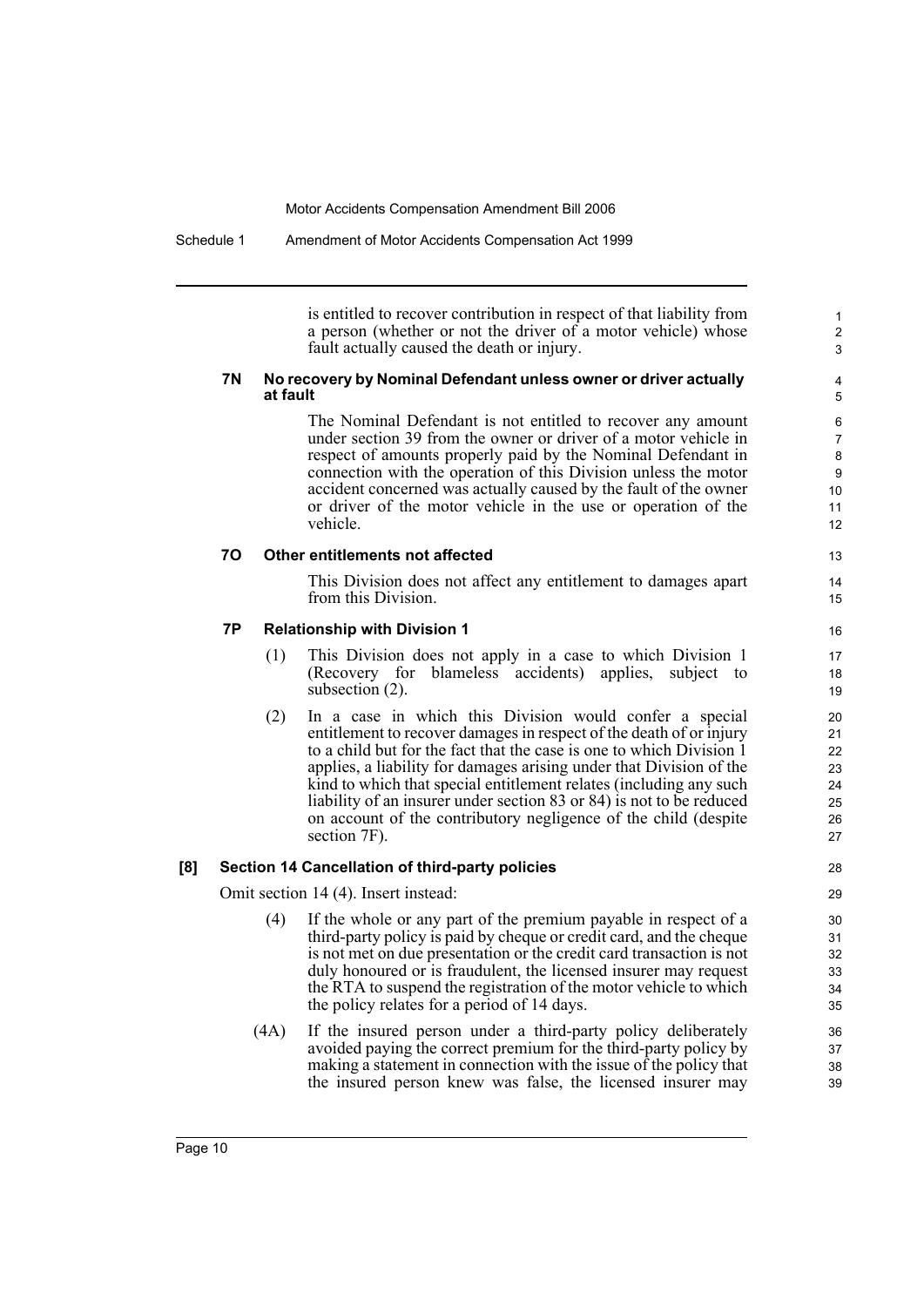#### Amendment of Motor Accidents Compensation Act 1999 Schedule 1

request the RTA to suspend the registration of the motor vehicle to which the policy relates for a period of 14 days. (4B) A licensed insurer is not to request the RTA to suspend the registration of a motor vehicle except with the prior approval in writing of the Authority and is not to make such a request unless the amount outstanding remains unpaid. **[9] Section 14 (5)** Omit "will be cancelled". Insert instead "may be cancelled". **[10] Section 14 (6)–(6C)** Omit section 14 (6). Insert instead: (6) The RTA must comply with a request by a licensed insurer under this section to suspend the registration of a motor vehicle. (6A) If the amount outstanding remains unpaid, the licensed insurer may request the RTA before the end of the suspension period to cancel the registration of the motor vehicle at the expiration of the suspension period. A licensed insurer is not to request the RTA to cancel the registration of a motor vehicle except with the prior approval in writing of the Authority. (6B) The RTA must comply with a request by a licensed insurer under this section to cancel the registration of a motor vehicle. (6C) The Authority may establish guidelines that provide for the circumstances in which the Authority will or will not give its approval to the making of a request for the suspension or cancellation of the registration of a motor vehicle. **[11] Section 14 (8) (a) (ii)** Insert "or is fraudulent" after "not duly honoured". **[12] Section 23A** Insert after section 23: **23A Limit on insurer liability for single incident** (1) If the liability of a licensed insurer under a third-party policy in respect of all claims arising from a single incident exceeds the prescribed maximum amount, the insurer is entitled to be indemnified by the Nominal Defendant for the amount by which the insurer's liability exceeds that prescribed maximum amount. 1 2 3 4 5 6 7 8 9  $1<sub>0</sub>$ 11 12 13 14 15 16 17 18 19 20 21 22 23 24 25 26 27 28 29 30 31 32 33 34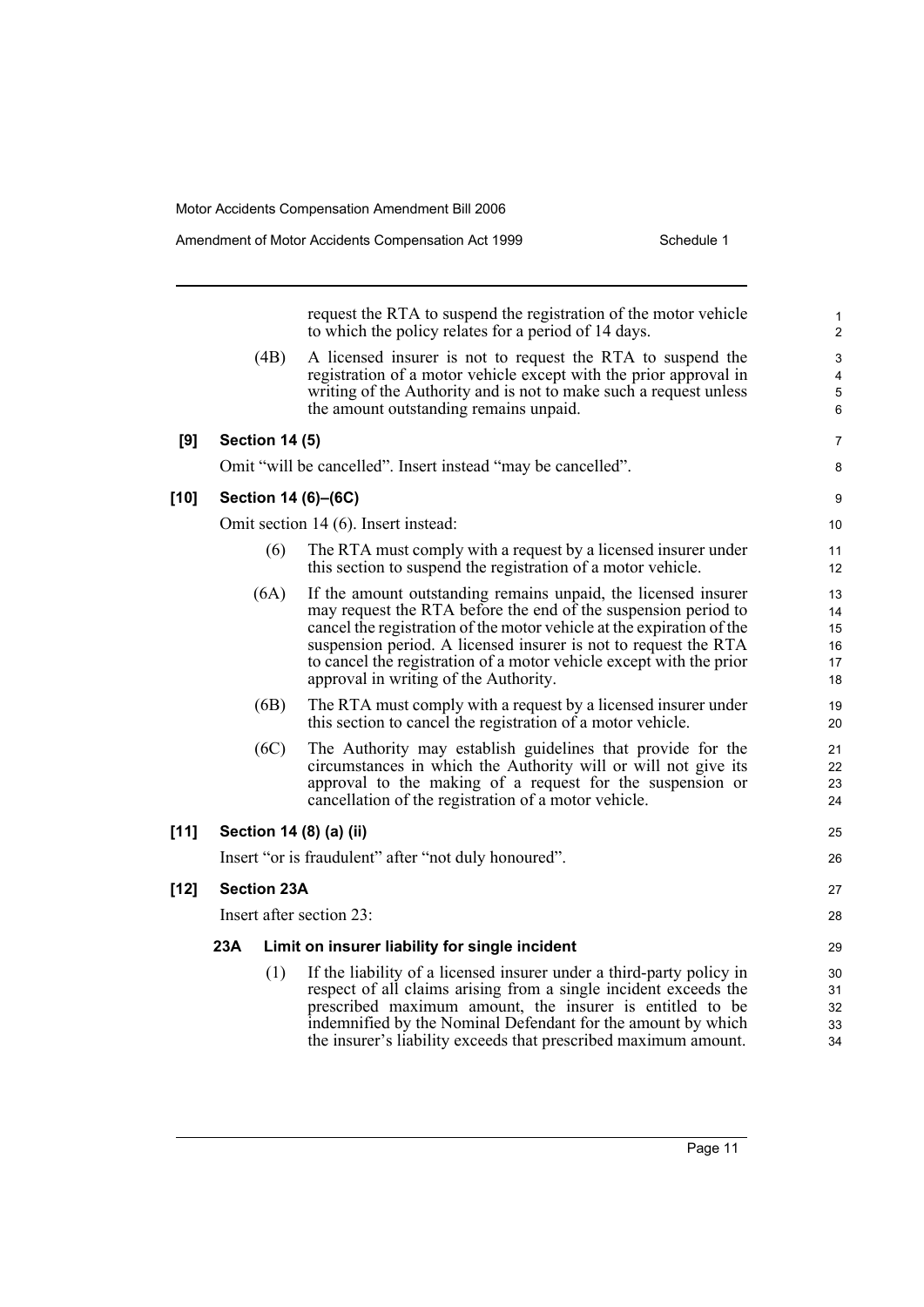|        | (2)                                                                  | The <i>prescribed maximum amount</i> is:                                                                                                | 1              |  |  |
|--------|----------------------------------------------------------------------|-----------------------------------------------------------------------------------------------------------------------------------------|----------------|--|--|
|        |                                                                      | \$200 million, or<br>(a)                                                                                                                | $\overline{2}$ |  |  |
|        |                                                                      | such other amount as may be prescribed by the regulations<br>(b)<br>as the prescribed maximum amount for the purposes of this           | 3              |  |  |
|        |                                                                      | section.                                                                                                                                | 4<br>5         |  |  |
|        | (3)                                                                  | A change to the prescribed maximum amount does not apply in                                                                             | 6              |  |  |
|        |                                                                      | respect of a liability arising in connection with a motor accident<br>that occurs before the change takes effect.                       | 7<br>8         |  |  |
|        | (4)                                                                  | The Nominal Defendant is not personally liable to pay any                                                                               | 9              |  |  |
|        |                                                                      | amount payable in satisfaction of the liability of the Nominal<br>Defendant to indemnify an insurer under this section, but every       | 10<br>11       |  |  |
|        |                                                                      | such amount is to be paid by the Nominal Defendant out of the                                                                           | 12             |  |  |
|        |                                                                      | Nominal Defendant's Fund established under Part 2.4.                                                                                    | 13             |  |  |
| $[13]$ |                                                                      | Section 30 Maximum commission payable to insurers' agents                                                                               | 14             |  |  |
|        |                                                                      | Omit "4%" from section 30 (1).                                                                                                          | 15             |  |  |
|        | regulations)".                                                       | Insert instead "5% (or such other percentage as may be prescribed by the                                                                | 16<br>17       |  |  |
| $[14]$ | Section 33 Claim against Nominal Defendant where vehicle not insured |                                                                                                                                         |                |  |  |
|        |                                                                      | Insert after section $33(3)$ :                                                                                                          | 19             |  |  |
|        | (3A)                                                                 | If the motor accident resulting in the death of or injury to a person                                                                   | 20             |  |  |
|        |                                                                      | occurred on land that is a road related area under the Road                                                                             | 21             |  |  |
|        |                                                                      | Transport (Vehicle Registration) Act 1997 because it is an area<br>that is open to or used by the public for driving, riding or parking | 22<br>23       |  |  |
|        |                                                                      | vehicles, there is no right of action against the Nominal                                                                               | 24             |  |  |
|        |                                                                      | Defendant under this section if at the time of the motor accident                                                                       | 25             |  |  |
|        |                                                                      | the person was a trespasser on the land.                                                                                                | 26             |  |  |
| $[15]$ | <b>Section 33 (5)</b>                                                |                                                                                                                                         |                |  |  |
|        | Omit the subsection. Insert instead:                                 |                                                                                                                                         |                |  |  |
|        | (5)                                                                  | For the purposes of this section, and any regulations made for the<br>purposes of this section:                                         | 29<br>30       |  |  |
|        |                                                                      | <i>motor vehicle</i> means a motor vehicle:                                                                                             | 31             |  |  |
|        |                                                                      | that is exempt from registration, or<br>(a)                                                                                             | 32             |  |  |
|        |                                                                      | that is not exempt from registration, is required to be<br>(b)                                                                          | 33             |  |  |
|        |                                                                      | registered to enable its lawful use or operation on a road in                                                                           | 34             |  |  |
|        |                                                                      | New South Wales and:                                                                                                                    | 35             |  |  |
|        |                                                                      | was at the time of manufacture capable of<br>(i)<br>registration, or                                                                    | 36<br>37       |  |  |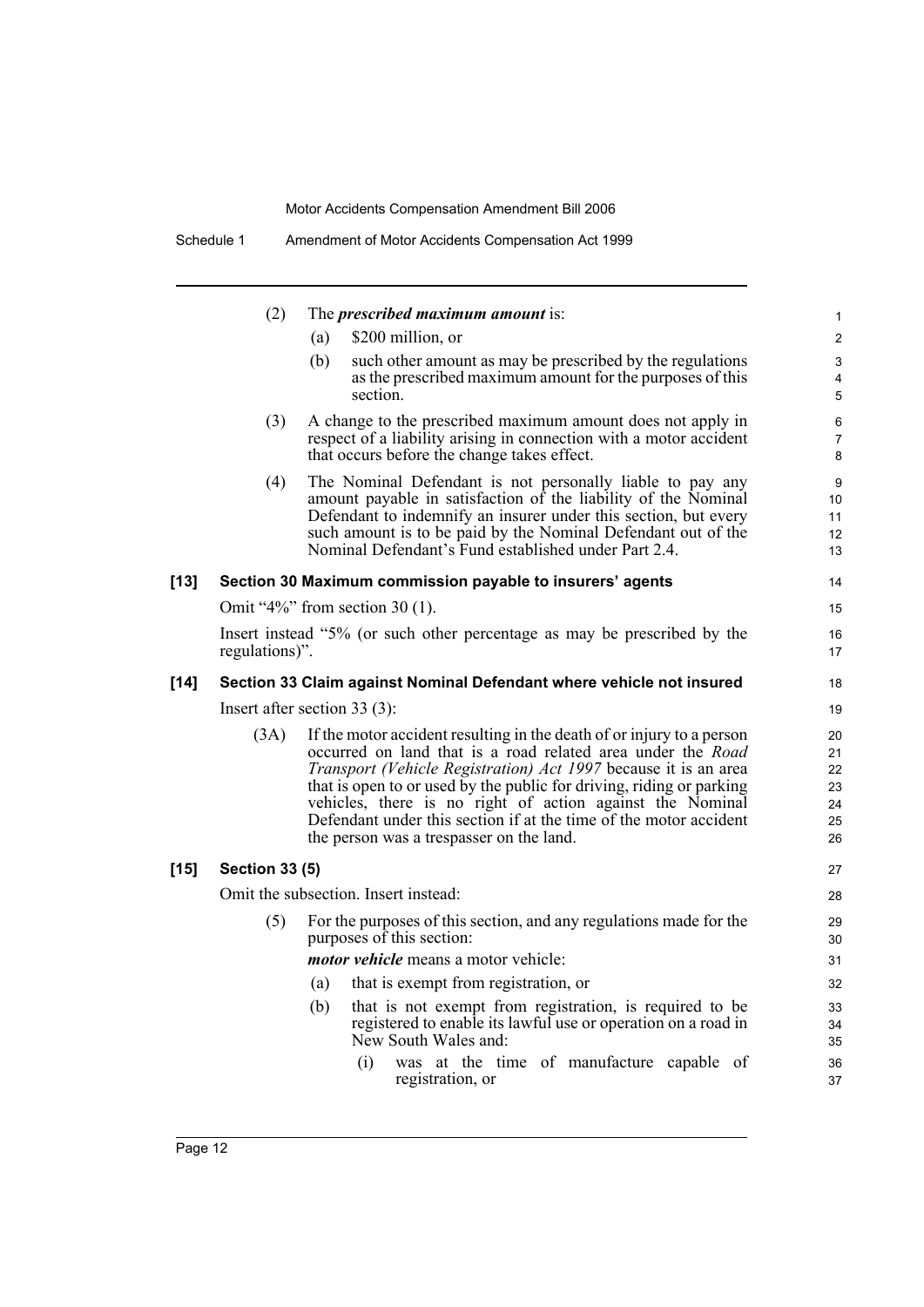| Amendment of Motor Accidents Compensation Act 1999 |  |
|----------------------------------------------------|--|
|----------------------------------------------------|--|

Schedule 1

|        |          | (ii)                                          | was at the time of manufacture, with minor<br>adjustments, capable of registration, or                                                                                                                                                                                                                                                                                                                                                                        | $\mathbf{1}$<br>2                    |
|--------|----------|-----------------------------------------------|---------------------------------------------------------------------------------------------------------------------------------------------------------------------------------------------------------------------------------------------------------------------------------------------------------------------------------------------------------------------------------------------------------------------------------------------------------------|--------------------------------------|
|        |          | (iii)                                         | was previously capable of registration but is no<br>longer capable of registration because it has fallen<br>into disrepair.                                                                                                                                                                                                                                                                                                                                   | $\ensuremath{\mathsf{3}}$<br>4<br>5  |
| $[16]$ |          |                                               | Section 34 Claim against Nominal Defendant where vehicle not identified                                                                                                                                                                                                                                                                                                                                                                                       | 6                                    |
|        |          | Insert after section $34(1)$ :                |                                                                                                                                                                                                                                                                                                                                                                                                                                                               | $\overline{7}$                       |
|        | (1A)     |                                               | If the motor accident resulting in the death of or injury to a person<br>occurred on land that is a road related area under the Road<br>Transport (Vehicle Registration) Act 1997 because it is an area<br>that is open to or used by the public for driving, riding or parking<br>vehicles, there is no right of action against the Nominal<br>Defendant under this section if at the time of the motor accident<br>the person was a trespasser on the land. | 8<br>9<br>10<br>11<br>12<br>13<br>14 |
| $[17]$ |          |                                               | Section 40 Establishment of Nominal Defendant's Fund                                                                                                                                                                                                                                                                                                                                                                                                          | 15                                   |
|        |          |                                               | Omit "section 37" from section 40 (3) (a). Insert instead "section 23A or 37".                                                                                                                                                                                                                                                                                                                                                                                | 16                                   |
| $[18]$ |          | <b>Section 43 Application of Chapter</b>      |                                                                                                                                                                                                                                                                                                                                                                                                                                                               | 17                                   |
|        |          | Omit the note to the section. Insert instead: |                                                                                                                                                                                                                                                                                                                                                                                                                                                               | 18                                   |
|        |          | miner). See section 3B.                       | Note. This Chapter applies only if the injury was caused by a motor<br>accident for which the vehicle has motor accident insurance cover or that<br>gives rise to a work injury claim (except a work injury claim by a coal                                                                                                                                                                                                                                   | 19<br>20<br>21<br>22                 |
| $[19]$ | expenses |                                               | Section 54 Bulk billing arrangements for hospital, ambulance and other                                                                                                                                                                                                                                                                                                                                                                                        | 23<br>24                             |
|        |          |                                               | Omit "licensed insurers and" from section 54 (1).                                                                                                                                                                                                                                                                                                                                                                                                             | 25                                   |
| $[20]$ |          | Section 54 (2) and (2A)                       |                                                                                                                                                                                                                                                                                                                                                                                                                                                               | 26                                   |
|        |          | Omit section 54 (2). Insert instead:          |                                                                                                                                                                                                                                                                                                                                                                                                                                                               | 27                                   |
|        | (2)      |                                               | A bulk billing arrangement is an arrangement made with the<br>Minister for Health, service providers or others acting on their<br>behalf for the payment by the Authority of any such expenses of<br>injured persons at the rate provided by the arrangement.                                                                                                                                                                                                 | 28<br>29<br>30<br>31                 |
|        | (2A)     |                                               | A bulk billing arrangement may provide for the payments due by<br>the Authority under the arrangement to be paid by means of lump<br>sum payments to cover the payments due in respect of expenses<br>incurred during a specified period.                                                                                                                                                                                                                     | 32<br>33<br>34<br>35                 |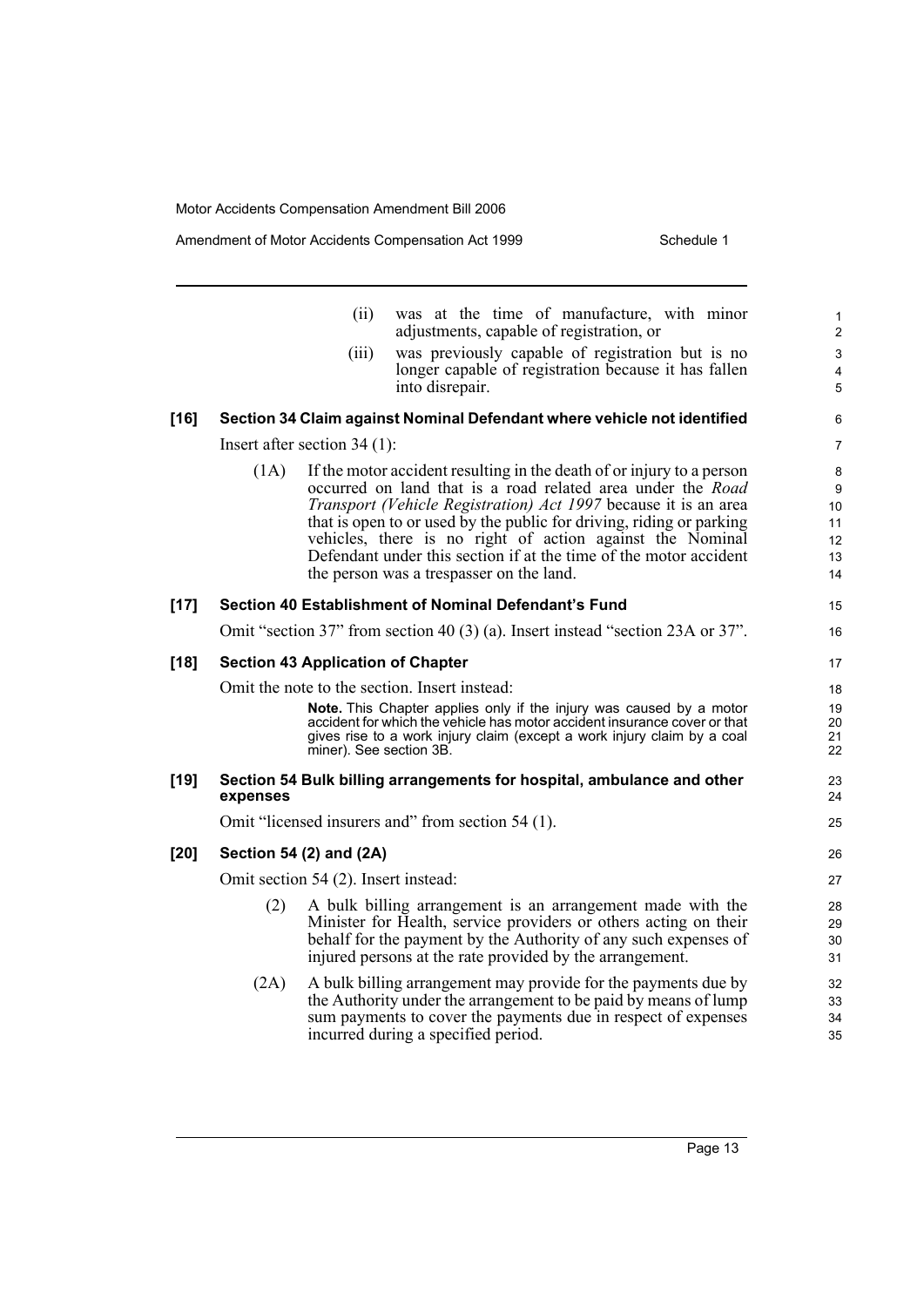Schedule 1 Amendment of Motor Accidents Compensation Act 1999

| $[21]$ | Section 54 (3) (a)       |     |                                                                                                                                                                                                                                                                                           |                            |  |
|--------|--------------------------|-----|-------------------------------------------------------------------------------------------------------------------------------------------------------------------------------------------------------------------------------------------------------------------------------------------|----------------------------|--|
|        |                          |     | Omit the paragraph.                                                                                                                                                                                                                                                                       | 2                          |  |
| $[22]$ | <b>Section 59A</b>       |     |                                                                                                                                                                                                                                                                                           | 3                          |  |
|        | Insert after section 59: |     |                                                                                                                                                                                                                                                                                           | 4                          |  |
|        | 59A                      |     | <b>Protection of medical assessors</b>                                                                                                                                                                                                                                                    | 5                          |  |
|        |                          | (1) | A matter or thing done or omitted to be done by a medical<br>assessor under this Part in the exercise of the assessor's functions<br>does not, if the matter or thing was done or omitted in good faith,<br>subject the assessor personally to any action, liability, claim or<br>demand. | 6<br>7<br>8<br>9<br>10     |  |
|        |                          | (2) | A medical assessor is, in any legal proceedings, competent but<br>not compellable to give evidence or produce documents in<br>respect of any matter in which he or she was involved in the<br>course of the exercise of his or her functions as a medical<br>assessor.                    | 11<br>12<br>13<br>14<br>15 |  |
|        |                          | (3) | Any liability that would attach to a person were it not for the<br>operation of subsection (1) attaches instead to the Crown.                                                                                                                                                             | 16<br>17                   |  |
| $[23]$ |                          |     | <b>Section 67 Application of Chapter</b>                                                                                                                                                                                                                                                  | 18                         |  |
|        |                          |     | Omit the note to the section. Insert instead:                                                                                                                                                                                                                                             | 19                         |  |
|        |                          |     | Note. This Chapter applies only if the vehicle has motor accident<br>insurance cover for the claim. See section 3B.                                                                                                                                                                       | 20<br>21                   |  |
| $[24]$ |                          |     | Section 122 Damages in respect of motor accidents                                                                                                                                                                                                                                         | 22                         |  |
|        |                          |     | Omit "The application of this Chapter in respect of coal miner work injury<br>matters is limited by section 5A." from the note to the section.                                                                                                                                            | 23<br>24                   |  |
|        |                          |     | Insert instead "This Chapter applies only if the death or injury was caused by<br>a motor accident for which the vehicle has motor accident insurance cover or<br>that gives rise to a work injury claim (except a work injury claim by a coal<br>miner). See section 3B.".               | 25<br>26<br>27<br>28       |  |
| $[25]$ |                          |     | <b>Section 148 Application of Chapter</b>                                                                                                                                                                                                                                                 | 29                         |  |
|        |                          |     | Omit the note to the section. Insert instead:                                                                                                                                                                                                                                             | 30                         |  |
|        |                          |     | Note. This Chapter applies only if the vehicle has motor accident<br>insurance cover for the motor accident or the motor accident gives rise<br>to a work injury claim (except a work injury claim by a coal miner). See<br>section 3B.                                                   | 31<br>32<br>33<br>34       |  |
| $[26]$ |                          |     | <b>Section 211 Definitions</b>                                                                                                                                                                                                                                                            | 35                         |  |
|        |                          |     | Omit the definition of <i>premium income</i> .                                                                                                                                                                                                                                            | 36                         |  |
|        |                          |     |                                                                                                                                                                                                                                                                                           |                            |  |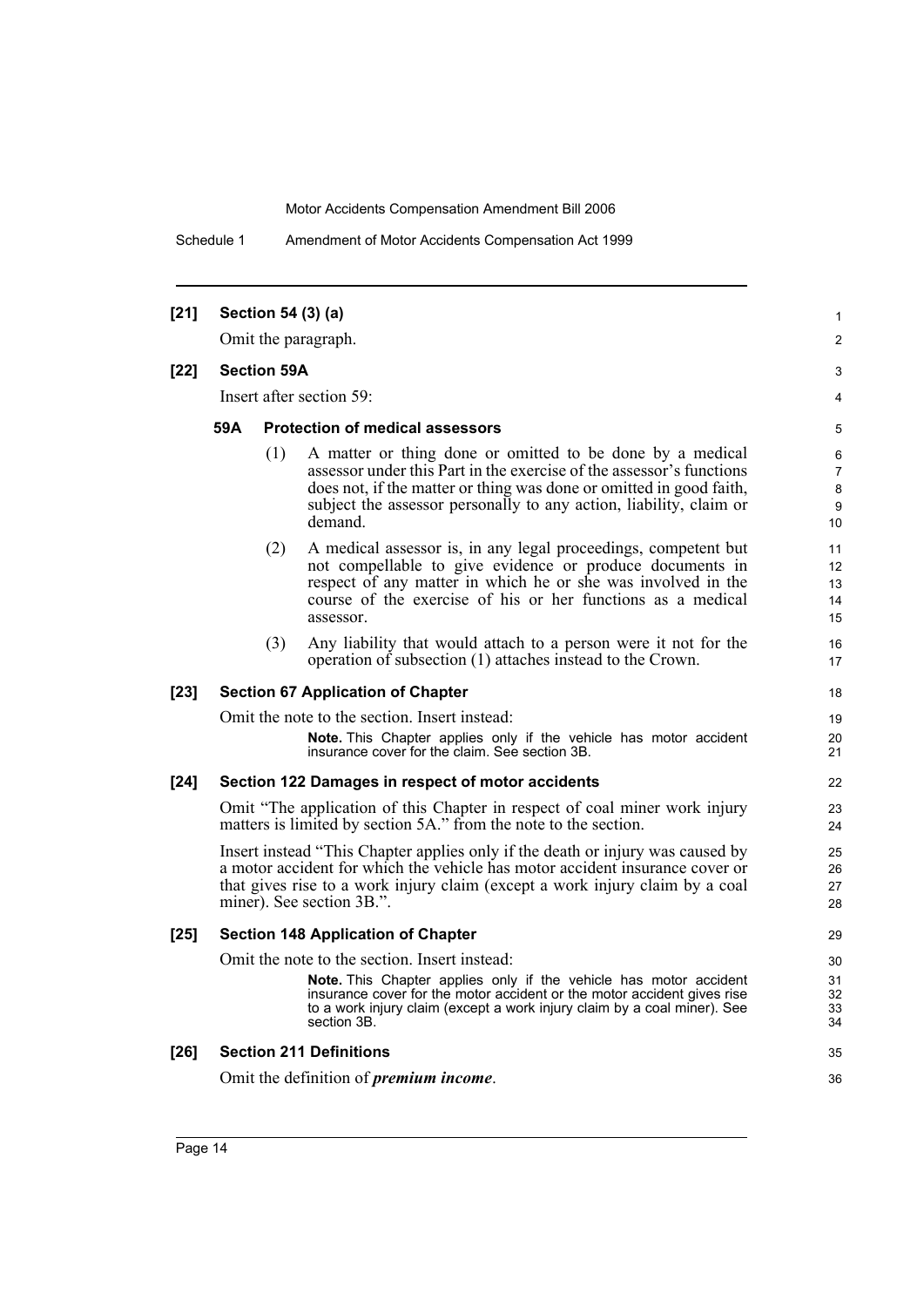| Amendment of Motor Accidents Compensation Act 1999 | Schedule 1 |
|----------------------------------------------------|------------|
|----------------------------------------------------|------------|

| [27] |             |                          |      | <b>Section 212 Motor Accidents Authority Fund</b>                                                                                                                                                                                                                                                                             | 1                          |
|------|-------------|--------------------------|------|-------------------------------------------------------------------------------------------------------------------------------------------------------------------------------------------------------------------------------------------------------------------------------------------------------------------------------|----------------------------|
|      |             |                          |      | Omit section 212 (2) (a). Insert instead:                                                                                                                                                                                                                                                                                     | $\overline{2}$             |
|      |             |                          | (a)  | money contributed under this Part by persons to whom<br>third-party policies are issued,                                                                                                                                                                                                                                      | 3<br>4                     |
| [28] |             | Section 212 (3) (c1)     |      |                                                                                                                                                                                                                                                                                                                               | 5                          |
|      |             |                          |      | Insert after section 212 $(3)$ $(c)$ :                                                                                                                                                                                                                                                                                        | 6                          |
|      |             |                          | (c1) | expenditure incurred by the Authority pursuant to any bulk<br>billing arrangement under section 54,                                                                                                                                                                                                                           | 7<br>8                     |
| [29] | <b>Fund</b> |                          |      | Section 213 Assessment by Authority of amount to be contributed to                                                                                                                                                                                                                                                            | 9<br>10                    |
|      |             |                          |      | Omit "from licensed insurers under this Part" from section 213 (c).                                                                                                                                                                                                                                                           | 11                         |
|      | issued".    |                          |      | Insert instead "under this Part from persons to whom third-party policies are                                                                                                                                                                                                                                                 | 12<br>13                   |
| [30] |             | Section 213 (d) and (e)  |      |                                                                                                                                                                                                                                                                                                                               | 14                         |
|      |             |                          |      | Omit "by licensed insurers" wherever occurring.                                                                                                                                                                                                                                                                               | 15                         |
|      |             |                          |      | Insert instead "by persons to whom third-party policies are issued".                                                                                                                                                                                                                                                          | 16                         |
| [31] |             | <b>Sections 214-214C</b> |      |                                                                                                                                                                                                                                                                                                                               | 17                         |
|      |             |                          |      | Omit section 214. Insert instead:                                                                                                                                                                                                                                                                                             | 18                         |
|      | 214         | issued                   |      | Contributions to Fund by persons to whom third-party policies                                                                                                                                                                                                                                                                 | 19<br>20                   |
|      |             | (1)                      |      | The amount determined under section 213 (d) as the total amount<br>to be contributed to the Fund under this Part in respect of a<br>financial year is to be contributed by the payment to the Authority<br>of a levy (the <b>Fund levy</b> ) by persons to whom third-party policies<br>are issued during the financial year. | 21<br>22<br>23<br>24<br>25 |
|      |             | (2)                      |      | The Fund levy is to be an amount determined by the Authority.<br>The Fund levy can be determined as a fixed amount or as a<br>percentage of the premium payable for a third-party policy, or as<br>a combination of a fixed amount and percentage of premium.                                                                 | 26<br>27<br>28<br>29       |
|      |             | (3)                      |      | A Fund levy can be determined to differ according to any<br>classification or other criteria for the determination of third-party<br>policy premiums as provided for by the MAA Premiums<br>Determination Guidelines under Part 2.3.                                                                                          | 30<br>31<br>32<br>33       |
|      |             | (4)                      |      | The Authority is to notify each licensed insurer of the Fund levy<br>determined for a financial year.                                                                                                                                                                                                                         | 34<br>35                   |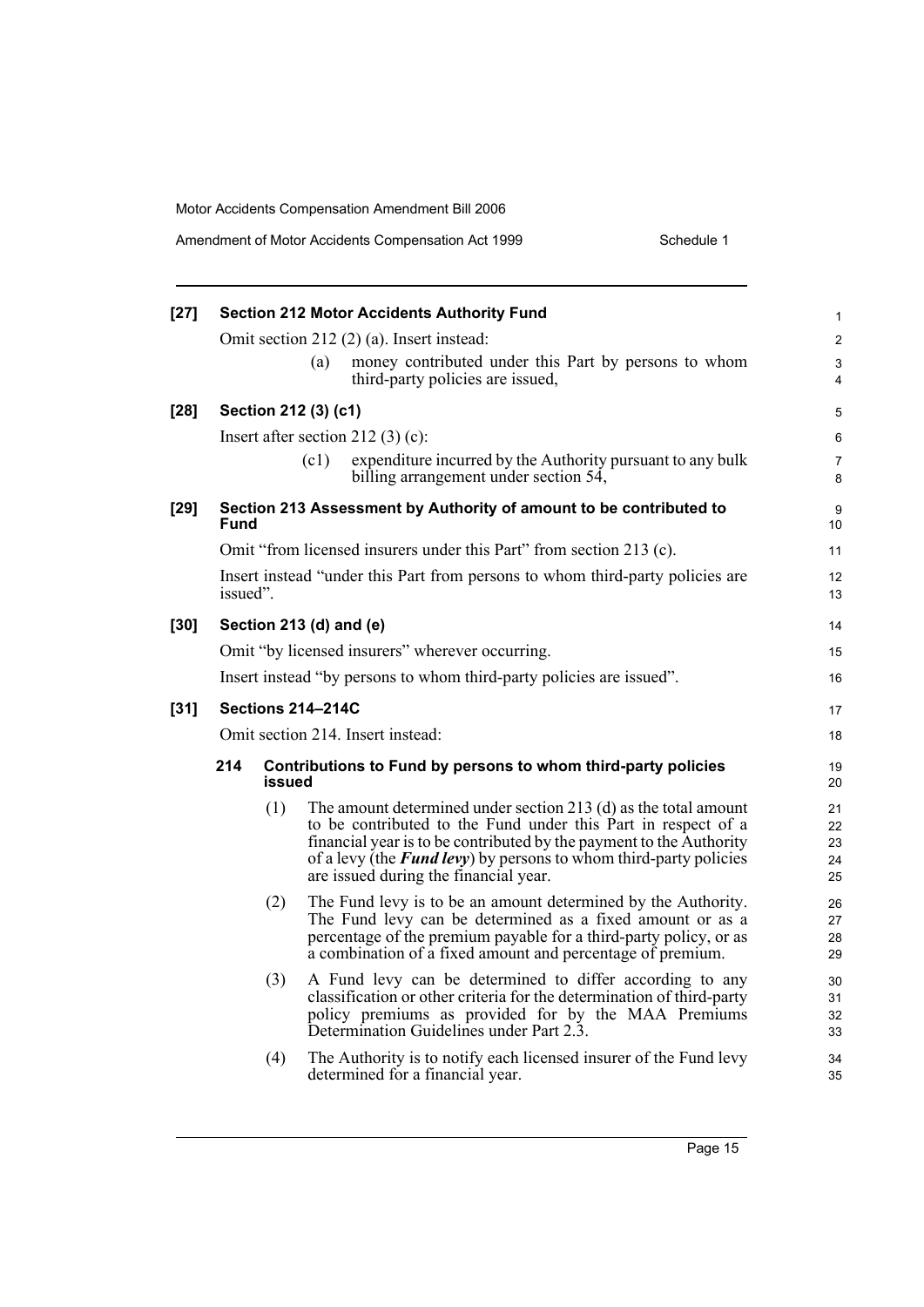Schedule 1 Amendment of Motor Accidents Compensation Act 1999

#### **214A Payment and collection of Fund levy**

(1) The Fund levy for a financial year is payable to the Authority by each person to whom a third-party policy is issued during the financial year and is to be collected, in conjunction with the payment of the premium for the policy, on behalf of the Authority by the insurer who issues the policy.

- (2) A licensed insurer is not to issue a third-party policy to a person unless the Fund levy payable by the person has been paid. Section 14 (Cancellation of third-party policies) applies in respect of the Fund levy payable in connection with the issue of a third-party policy in the same way as it applies in respect of the premium payable for the policy.
- (3) Fund levies collected by a licensed insurer are to be paid to the Authority at the times and in accordance with such arrangements as the Authority may notify to the insurer from time to time.
- (4) If a payment required to be made by a licensed insurer has not been paid as and when required under those arrangements:
	- (a) the insurer is guilty of an offence and liable to a penalty not exceeding 100 penalty units, and
	- (b) the amount of the required payment together with interest calculated at the rate of 15% per annum compounded quarterly (or, where another rate is prescribed by the regulations, that other rate) may be recovered from the insurer as a debt due to the Authority.
- (5) A certificate purporting to be signed by the Chief Executive Officer of the Authority as to the amount of a payment required to be made under this section by a licensed insurer specified in the certificate and the due date for payment is admissible in proceedings under this section and is evidence of the matters specified in the certificate.
- (6) The obligation of a licensed insurer to make a payment under this section in respect of any period during which the person was a licensed insurer does not cease merely because the person subsequently ceases to be a licensed insurer.

#### **214B Records relating to collection of Fund levies**

- (1) A licensed insurer must keep such accounting and other records in relation to Fund levies collected by the insurer under this Part:
	- (a) as may be prescribed by the regulations, and
	- (b) subject to the regulations, as may be directed by the Authority by notice served on the insurer.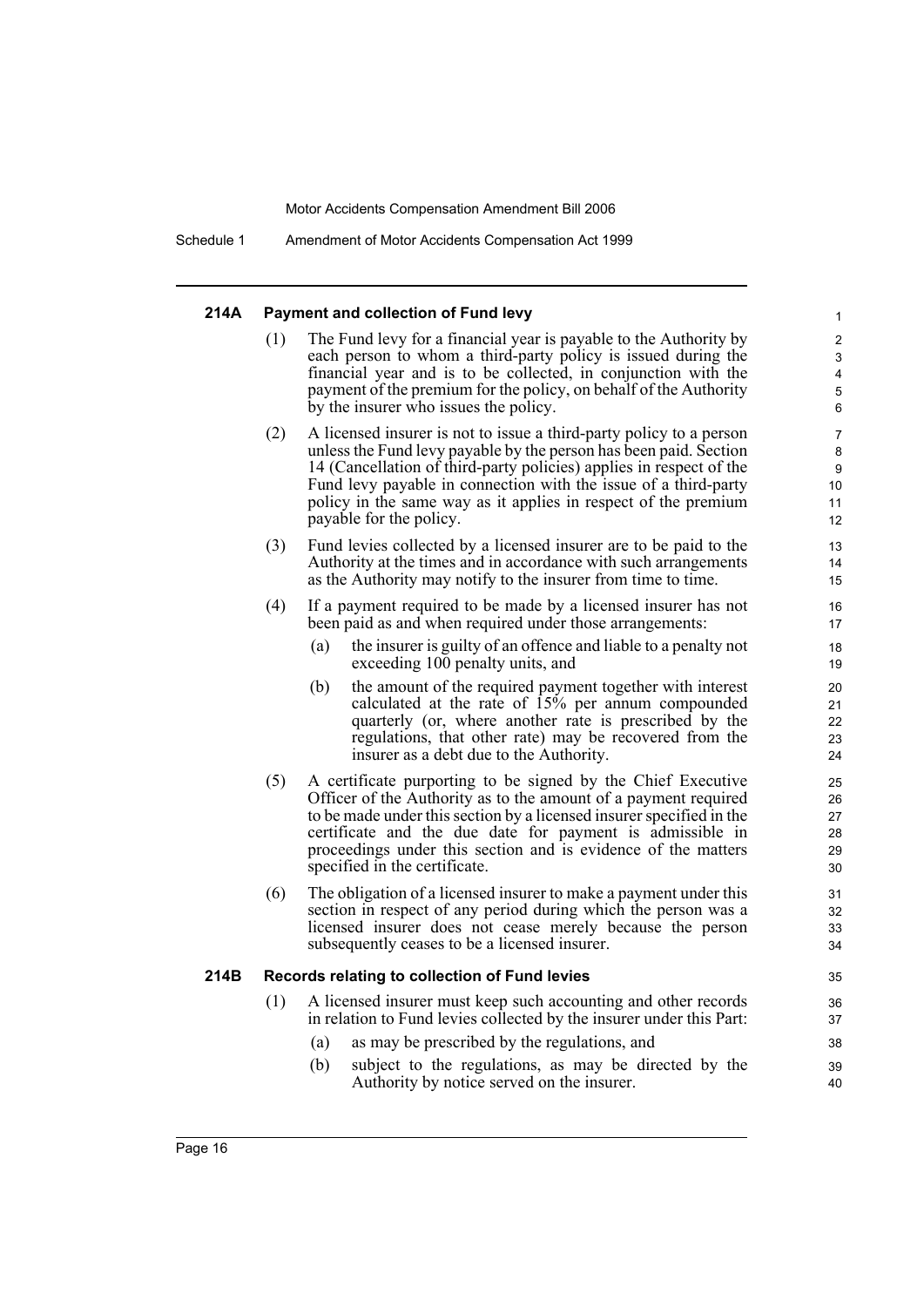### Amendment of Motor Accidents Compensation Act 1999 Schedule 1

|      | (2) | The regulations may prescribe the manner in which collection of<br>Fund levies is to be accounted for in any such records.                                                                                                                         | $\mathbf{1}$<br>$\overline{2}$ |
|------|-----|----------------------------------------------------------------------------------------------------------------------------------------------------------------------------------------------------------------------------------------------------|--------------------------------|
|      | (3) | A licensed insurer must lodge with the Authority returns in<br>relation to Fund levies collected by the insurer under this Part in<br>such form, containing such particulars and accompanied by such<br>documents:                                 | 3<br>4<br>5<br>6               |
|      |     | (a)<br>as may be prescribed by the regulations, and                                                                                                                                                                                                | $\overline{7}$                 |
|      |     | (b)<br>subject to the regulations, as may be directed by the<br>Authority by notice served on the insurer.                                                                                                                                         | 8<br>9                         |
|      | (4) | Returns must be lodged at such other times as may be prescribed<br>by the regulations or, subject to the regulations, at such times as<br>the Authority, by notice served on the insurer, directs.                                                 | 10<br>11<br>12 <sup>2</sup>    |
|      | (5) | The<br>Authority<br>may require<br>returns,<br>and<br>documents<br>accompanying returns, to be certified by an auditor or by an<br>actuary.                                                                                                        | 13<br>14<br>15                 |
|      | (6) | A licensed insurer who contravenes any requirement imposed on<br>the insurer by or under this section is guilty of an offence.<br>Maximum penalty: 100 penalty units.                                                                              | 16<br>17<br>18                 |
|      | (7) | The Authority may make publicly available a copy of any return,<br>and any documents accompanying a return, under this section.                                                                                                                    | 19<br>20                       |
| 214C |     | <b>Audit of Fund levy records</b>                                                                                                                                                                                                                  | 21                             |
|      | (1) | The Authority may appoint an appropriately qualified person to<br>audit or inspect, and report to the Authority on, the accounting<br>and other records of a licensed insurer relating to Fund levies<br>collected by the insurer under this Part. | 22<br>23<br>24<br>25           |
|      | (2) | A person so appointed is, for the purpose of exercising any<br>functions under this section, entitled to inspect relevant<br>accounting and other records of the licensed insurer.                                                                 | 26<br>27<br>28                 |
|      | (3) | A licensed insurer must provide all reasonable assistance to<br>enable the exercise of those functions.                                                                                                                                            | 29<br>30                       |
|      | (4) | A person must not wilfully obstruct or delay a person exercising<br>a function under this section.                                                                                                                                                 | 31<br>32                       |
|      | (5) | A person exercising functions under this section has qualified<br>privilege in proceedings for defamation in respect of any<br>statement that the person makes orally or in writing in the course<br>of the exercise of those functions.           | 33<br>34<br>35<br>36           |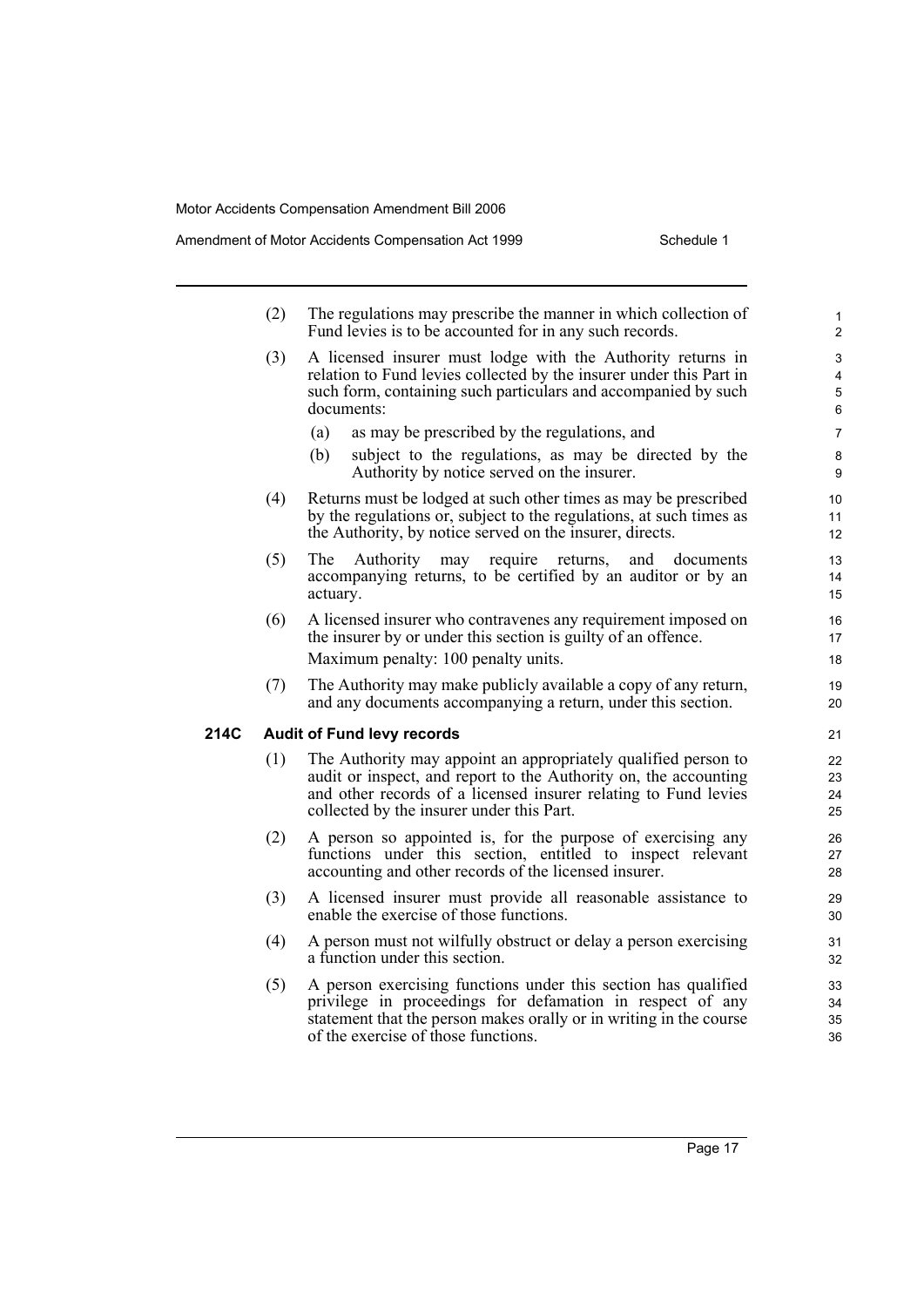| Schedule 1 | Amendment of Motor Accidents Compensation Act 1999                                                                                                                                                                |                                          |  |  |  |
|------------|-------------------------------------------------------------------------------------------------------------------------------------------------------------------------------------------------------------------|------------------------------------------|--|--|--|
|            | (6)<br>A licensed insurer or another person who contravenes any<br>requirement imposed on the insurer or other person by or under<br>this section is guilty of an offence.<br>Maximum penalty: 100 penalty units. | $\mathbf{1}$<br>$\overline{c}$<br>3<br>4 |  |  |  |
| $[32]$     | Schedule 5 Savings, transitional and other provisions                                                                                                                                                             | 5                                        |  |  |  |
|            | Insert at the end of clause $2(1)$ :                                                                                                                                                                              | 6                                        |  |  |  |
|            | Motor Accidents Compensation Amendment Act 2006                                                                                                                                                                   | 7                                        |  |  |  |
| $[33]$     | Schedule 5, Part 5                                                                                                                                                                                                |                                          |  |  |  |
|            | Insert at the end of the Schedule:                                                                                                                                                                                |                                          |  |  |  |
| Part 5     | <b>Provisions arising from the Motor</b>                                                                                                                                                                          | 10                                       |  |  |  |
|            | <b>Accidents Compensation Amendment</b>                                                                                                                                                                           | 11                                       |  |  |  |
|            | <b>Act 2006</b>                                                                                                                                                                                                   | 12                                       |  |  |  |
| 18         | <b>Definition</b>                                                                                                                                                                                                 | 13                                       |  |  |  |
|            | In this Part:                                                                                                                                                                                                     | 14                                       |  |  |  |
|            | <b>2006 amending Act</b> means the Motor Accidents Compensation<br>Amendment Act 2006.                                                                                                                            | 15<br>16                                 |  |  |  |
| 19         | Amendments concerning application of Act                                                                                                                                                                          | 17                                       |  |  |  |
|            | An amendment made by the 2006 amending Act to Chapter 1 of<br>this Act does not apply in respect of a motor accident that occurs<br>before the commencement of the amendment.                                     | 18<br>19<br>20                           |  |  |  |
| 20         | Suspension and cancellation of registration                                                                                                                                                                       | 21                                       |  |  |  |
|            | An amendment made by the 2006 amending Act to section 14<br>extends to a third-party policy issued before the commencement<br>of the amendment.                                                                   | 22<br>23<br>24                           |  |  |  |
| 21         | Cap on insurer liability                                                                                                                                                                                          | 25                                       |  |  |  |
|            | Section 23A does not apply in respect of a liability arising in<br>connection with a motor accident that occurs before the<br>commencement of that section.                                                       | 26<br>27<br>28                           |  |  |  |
| 22         | <b>Nominal Defendant liability</b>                                                                                                                                                                                | 29                                       |  |  |  |
|            | An amendment made by the 2006 amending Act to section 33 or<br>34 does not apply in respect of a motor accident that occurs<br>before the commencement of the amendment.                                          | 30<br>31<br>32                           |  |  |  |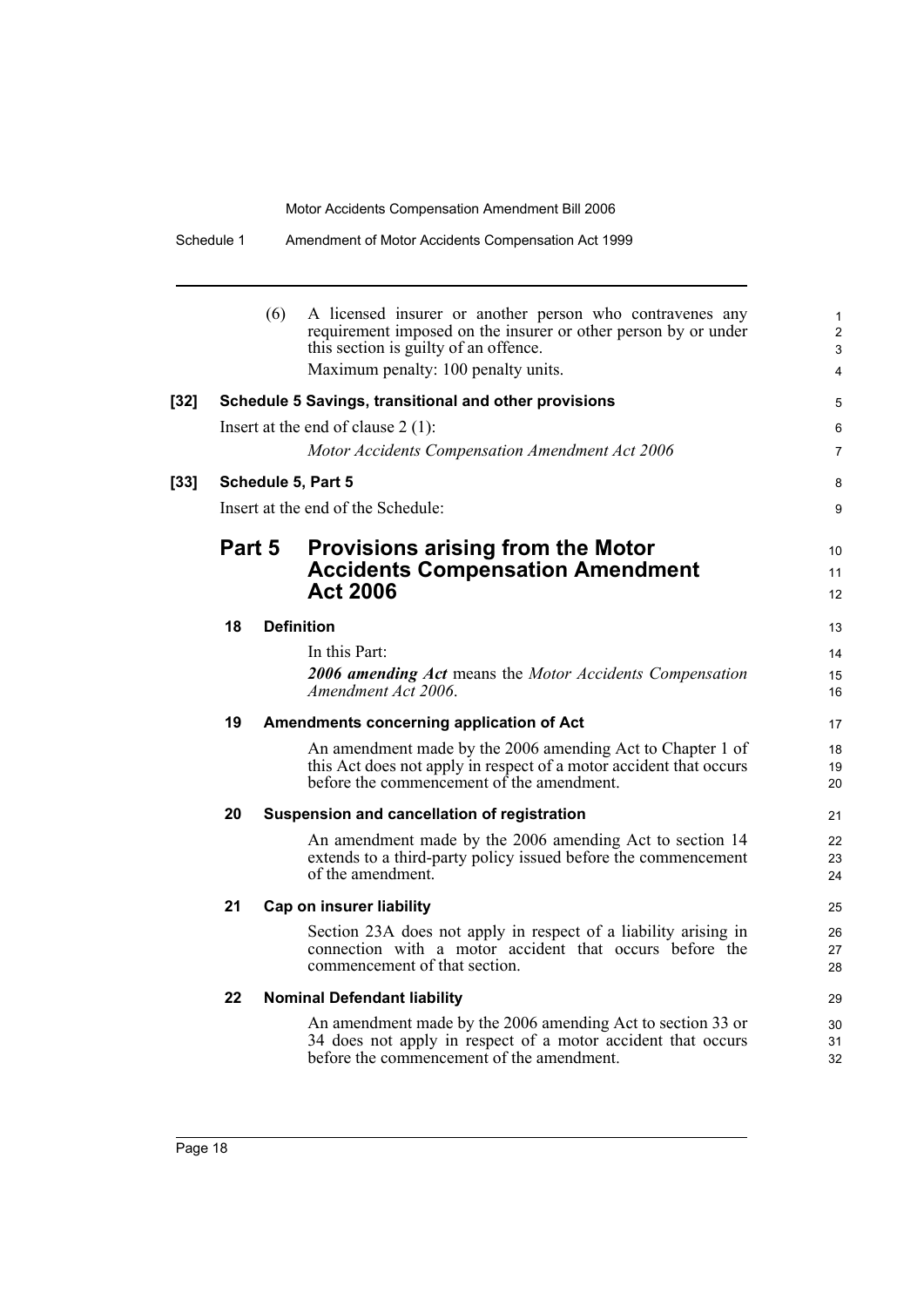Amendment of Motor Accidents Compensation Act 1999 Schedule 1

### **23 Contributions to Fund**

- (1) On and from the commencement of the amendments made by the 2006 amending Act to Part 8.4, an amount received into the Fund under that Part as an amount contributed by a licensed insurer is taken to have been received as an amount collected by the insurer on behalf of the Authority as Fund levy payable by persons to whom third-party policies were issued by the insurer.
- (2) Any amount payable by a licensed insurer as a contribution to the Fund under Part 8.4 remains payable despite any amendment made to that Part by the 2006 amending Act and a provision of that Part that is amended by that Act continues to apply to and in respect of such a liability that accrued before the commencement of the amendment as if the amendment had not been made.